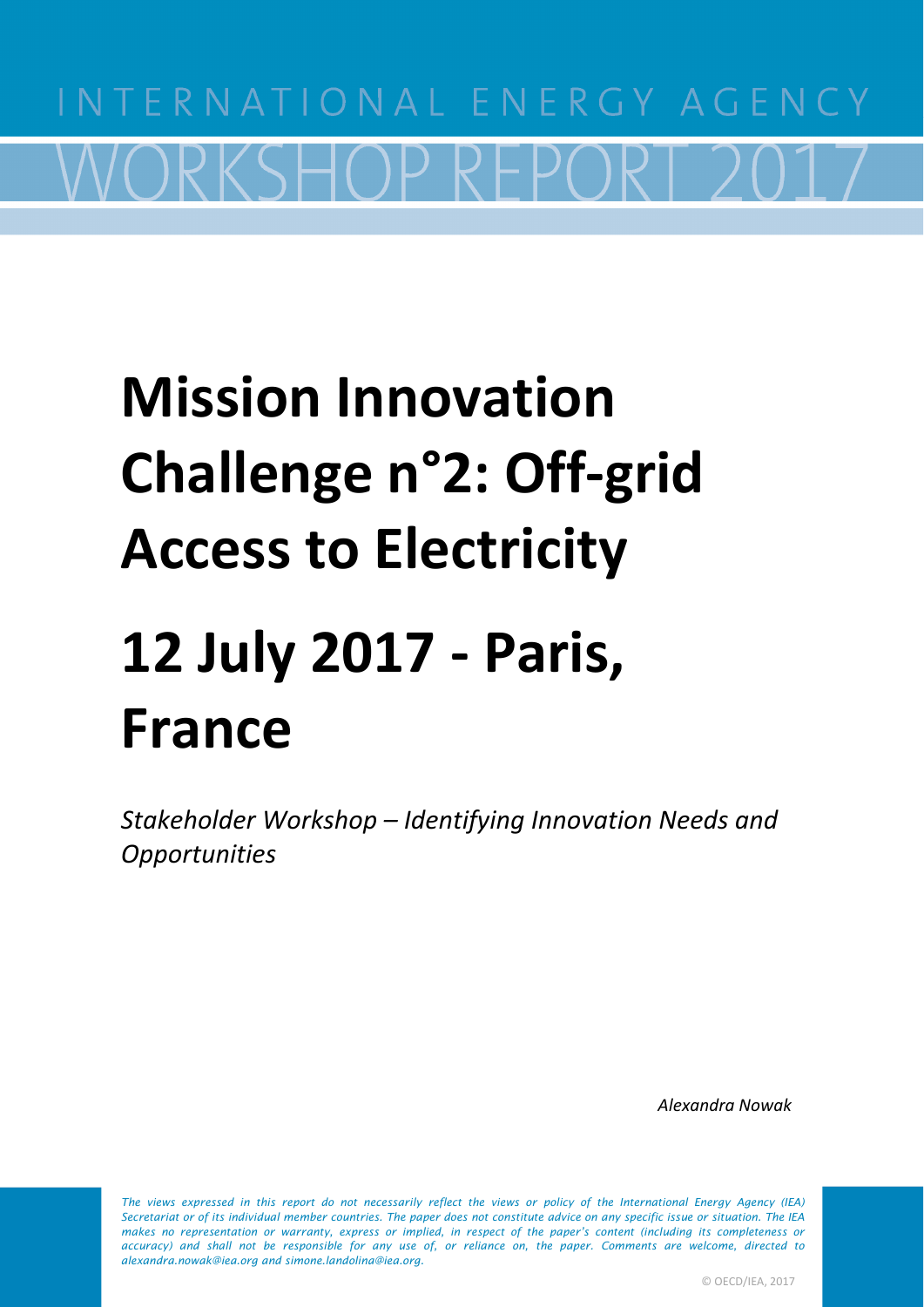#### **INTERNATIONAL ENERGY AGENCY**

The International Energy Agency (IEA), an autonomous agency, was established in November 1974. Its primary mandate was – and is – two-fold: to promote energy security amongst its member countries through collective response to physical disruptions in oil supply, and provide authoritative research and analysis on ways to ensure reliable, affordable and clean energy for its 29 member countries and beyond. The IEA carries out a comprehensive programme of energy co-operation among its member countries, each of which is obliged to hold oil stocks equivalent to 90 days of its net imports. The Agency's aims include the following objectives:

■ Secure member countries' access to reliable and ample supplies of all forms of energy; in particular, through maintaining effective emergency response capabilities in case of oil supply disruptions.

- $\blacksquare$  Promote sustainable energy policies that spur economic growth and environmental protection in a global context – particularly in terms of reducing greenhouse-gas emissions that contribute to climate change.
	- Improve transparency of international markets through collection and analysis of energy data.
		- Support global collaboration on energy technology to secure future energy supplies and mitigate their environmental impact, including through improved energy efficiency and development and deployment of low-carbon technologies.
			- $\blacksquare$  Find solutions to global energy challenges through engagement and dialogue with non-member countries, industry, international organisations and other stakeholders.

Czech Republic Denmark Estonia Finland France **Germany** Greece Hungary Ireland **Italy** Japan Korea Luxembourg **Netherlands** New Zealand Norway Poland Portugal Slovak Republic Spain Sweden Switzerland **Turkey** United Kingdom United States

**International Energy Agency**<br>Secure

Together Sustainable

#### © OECD/IEA, 2017

International Energy Agency Website: *www.iea.org*

> Please note that this publication is subject to specific restrictions that limit its use and distribution. The terms and conditions are available online at *www.iea.org/t&c/*

The European Commission also participates in the work of the IEA.

Australia

Austria

Belgium

Canada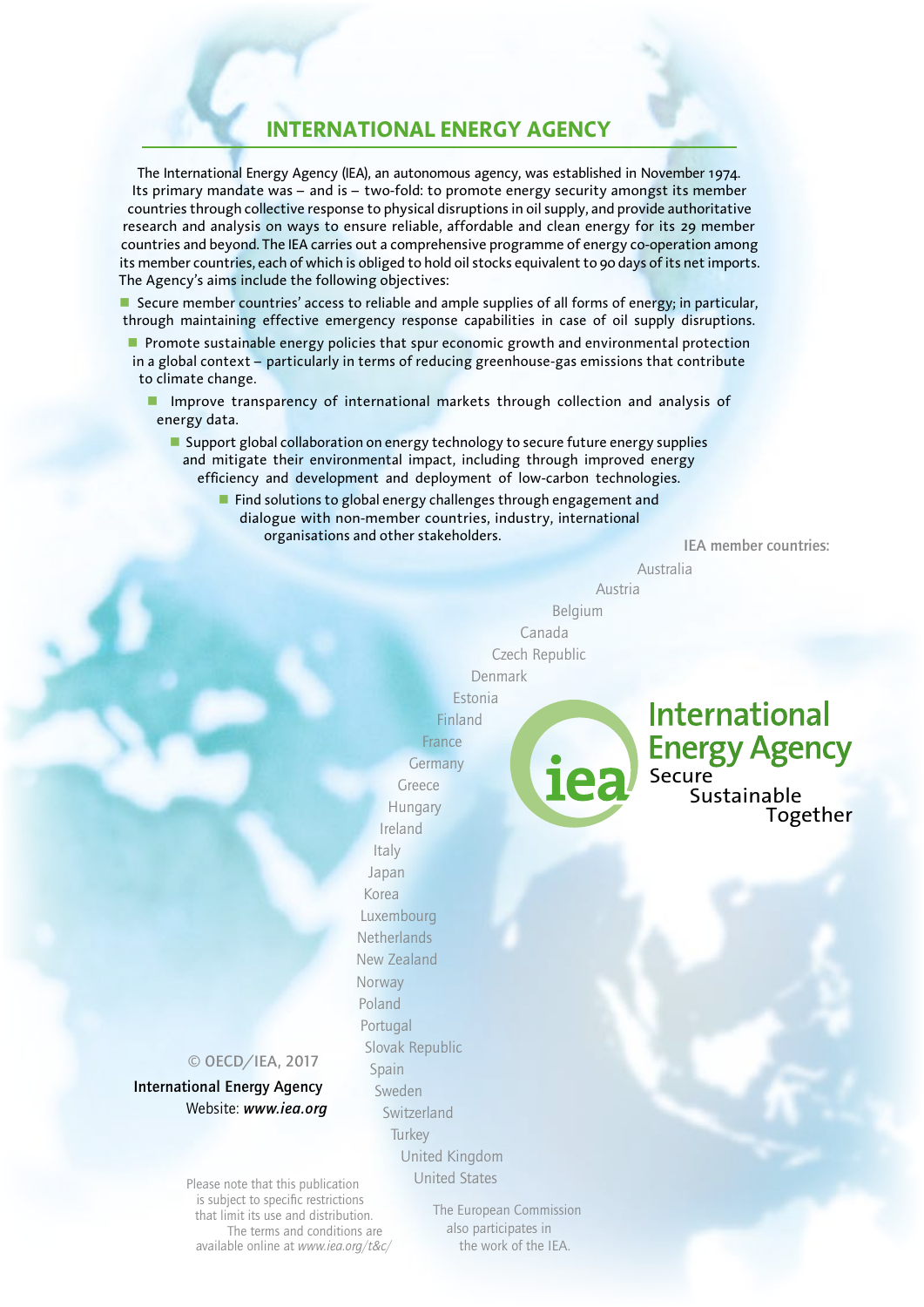# **Table of contents**

|                                                                            | Page $ 1$ |
|----------------------------------------------------------------------------|-----------|
|                                                                            |           |
|                                                                            |           |
|                                                                            |           |
|                                                                            |           |
|                                                                            |           |
|                                                                            |           |
|                                                                            |           |
| Panel debate on linking partnerships to accelerate technology solutions 11 |           |
|                                                                            |           |
|                                                                            |           |
|                                                                            |           |
|                                                                            |           |
|                                                                            |           |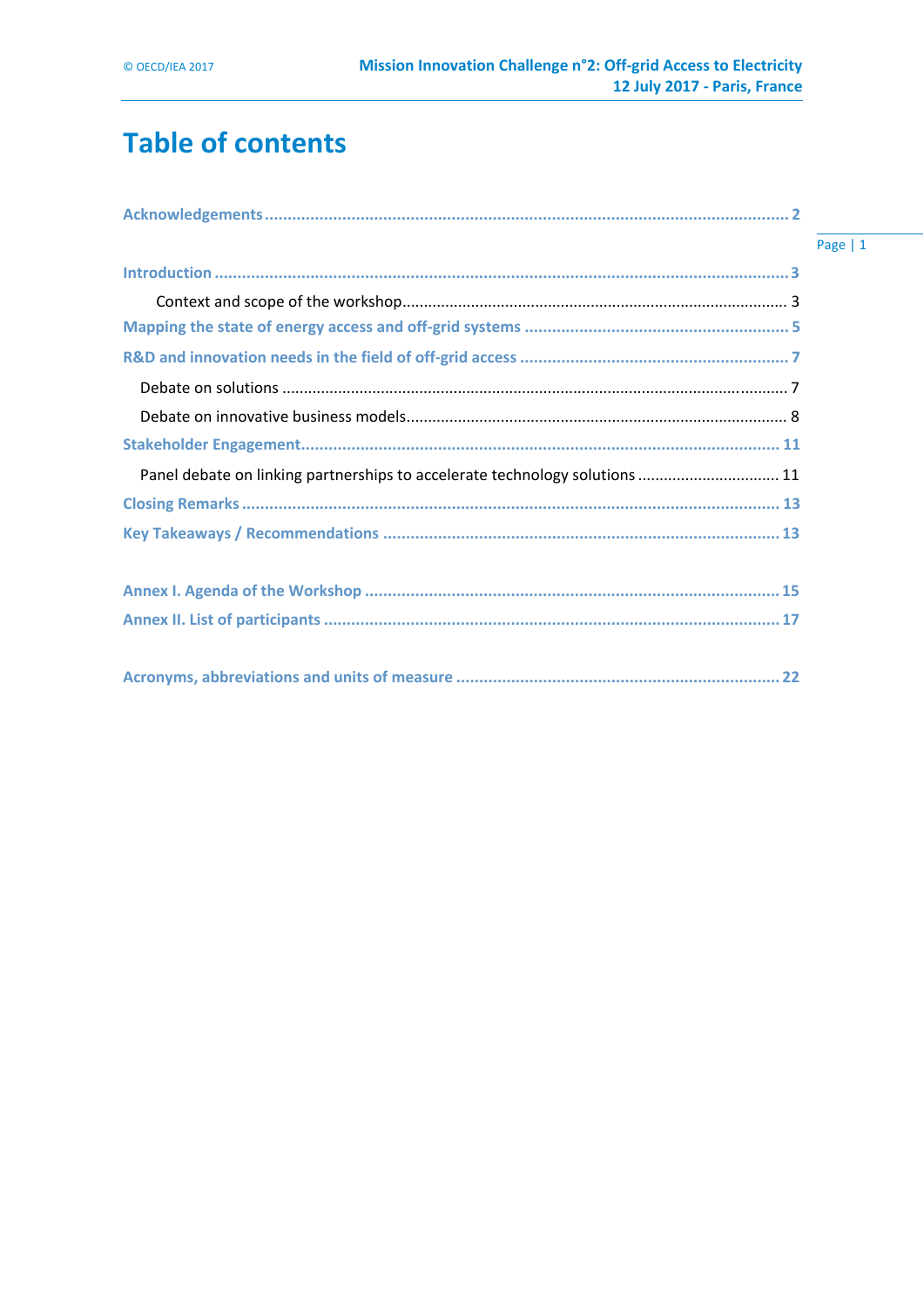# **Acknowledgements**

This report of the Mission Innovation Stakeholder Workshop on Off-Grid Access to Electricity, which took place on 12 July 2017 in Paris, France, was prepared by Alexandra Nowak, International Energy Agency (IEA). Valuable guidance and input were provided by the following IEA colleagues: Simone Landolina, Dave Turk, Laura Cozzi, Paolo Frankl, and Hannah Daly. The report also received input from Francois Moisan (ADEME) and Guillaume Meheut (French Ministry for the Ecological and Inclusive Transition).

The event was carried out by the IEA in collaboration with the French Ministry for the Ecological and Inclusive Transition, and the French Environment and Energy Management Agency (ADEME).

The IEA would like to warmly thank the numerous international experts who provided valuable contributions as moderators, speakers and panellists at the meeting: Laurent Michel (French Ministry for the Ecological and Inclusive Transition), Fabrice Boissier (ADEME), Emanuele Taibi (IRENA), Vineet Saini (India), El Hadji Diop (UNDP), Astria Fataki (Energy Generation), Abel Kidane (Walab), Philippe Malbranche (INES), Fabio Belloni (European Commission), Thomas Andre (Schneider Electric), Stefan Nowak (IEA PVPS TCP), Ignazio Cruz (IEA Wind Energy TCP), Christian de Gromard (AFD), Lisa Dignard-Bailey (Canada), Robert Stoner (MIT), Cathy Zoi (ODYSSEY), Aaron Leopold (Practical Action), Thomas Duveau (Mobisol), Marc Gratton (ESF), Jon Ridley (M-KOPA), Holes Hummel (Clean Energy Works), Frank van der Vleuten (Netherlands), Mark Radka (UNEP), John Keane (GOGLA), Marco Aresti (RES4AFRICA), Kat Harrison (Acumen), and Kristina Skerka (Power for All).

The IEA's preparation and hosting of the event benefited from the substantive and financial contribution of ADEME. The IEA wishes to convey its sincere thanks to ADEME and the French Ministry for the Ecological and Inclusive Transition for the valuable collaboration in the organisation of the event.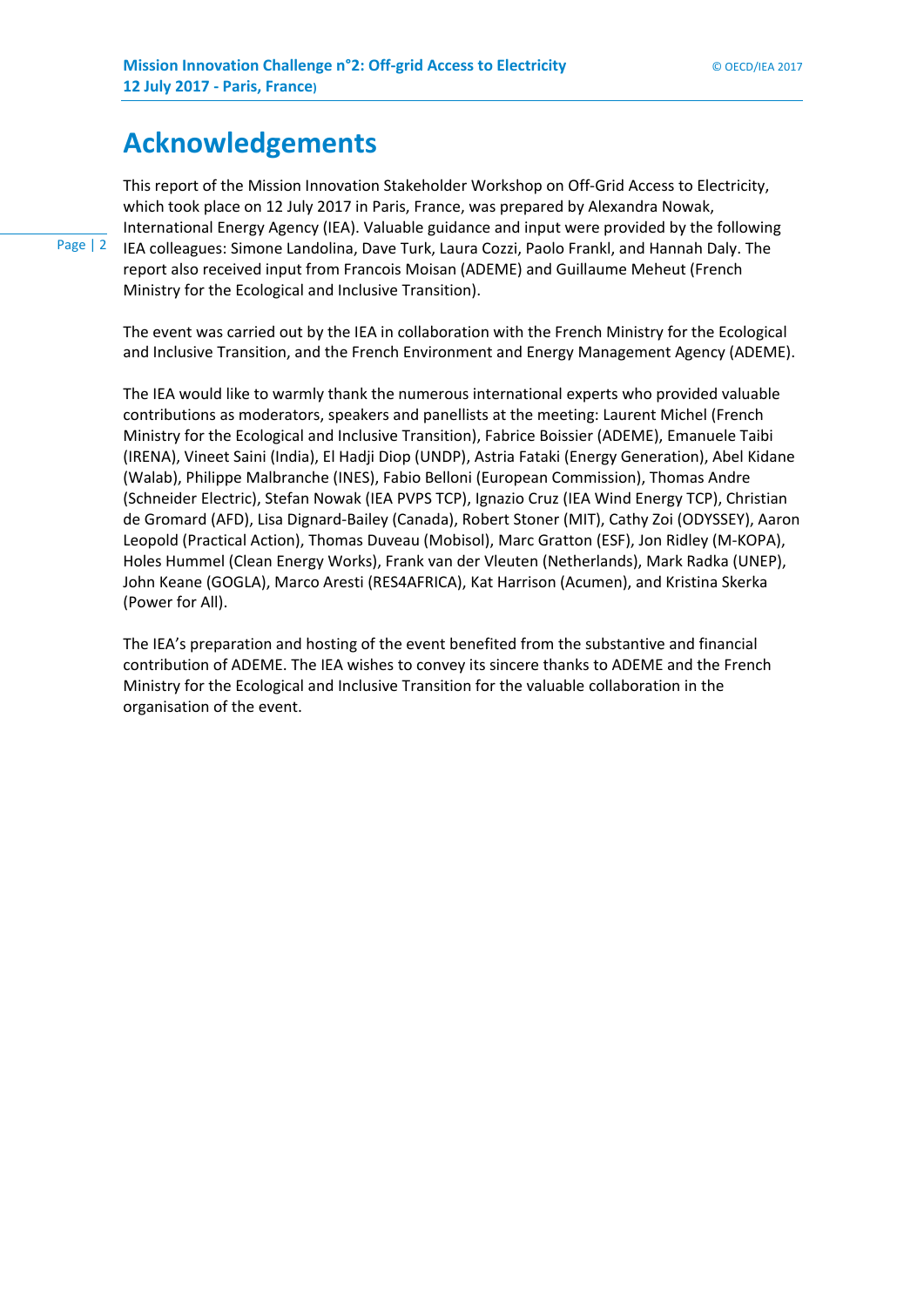$\overline{a}$ 

# **Introduction**

#### **Context and scope of the workshop**

Energy is the bedrock of modern life, vital to economic development, social equality, health and longevity. Yet, according to the International Energy Agency's (IEA) World Energy Outlook (WEO, 2016), an estimated 1.2 billion people  $-16%$  of the global population  $-$  did not have access to electricity in 2014. On average, these families spend between 1 and 2 USD/week just for lighting, using fossil fuels. The same IEA report identified 633 million people in Africa without access to electricity, and the World Bank estimates sub-Saharan Africa spends USD 10.5 bn/year on candles and kerosene for lamps. In other regions, isolated communities, for example on islands or in remote areas, are not connected to a large electricity grid and rely on often ageing dieselpowered generators. But as technology costs come down, the economics of renewable systems, as part of off-grid systems, become more attractive than those of the main alternatives and are often already cost competitive. The IEA has been consistently raising the importance of energy access on the international agenda. This topic is to be a special focus of the *WEO-2017* series, which will include a dedicated report entitled, *Energy Access Outlook: from Poverty to Prosperity.* 

Mission Innovation (MI) is a global initiative, which aims to dramatically accelerate global clean energy innovation. Participating countries have committed to double their governments' clean energy research and development (R&D) investments over five years. MI Challenges were developed through a collaborative process between MI members to catalyse global research efforts. The second out of the seven Innovation Challenges (IC) focuses on off-grid access to electricity and aims to develop systems that enable off-grid households and communities to access affordable and reliable renewable electricity. **For individual homes**, the objective is to reduce significantly over the next 5 to 10 years the price of renewable power systems for lighting and communication device charging, while expanding the range of services delivered to household systems. **For remote communities**, the objective is to demonstrate, over the next decade, in diverse geographic and environmental conditions, the robust, reliable and autonomous operation of renewable power systems up to 100 kilowatt at a significantly lower cost than today.

Held under the Chatham House Rule<sup>1</sup>, this Stakeholder Workshop focused on identifying R&D gaps and opportunities regarding off-grid access to electricity, to help implement the work plan of the MI Challenge n°2. It served to highlight successful existing projects, allowed participants to share best practices and offered an opportunity to:

- Build further consensus on priority actions for the implementation of the MI Challenge n°2
- Discuss targets and possible metrics to measure progress against implementation
- Identify stakeholders for the implementation of innovative solutions and products

**Laurent Michel**, Director-General of energy and climate change at the French Ministry for the Ecological and Inclusive Transition, delivered opening remarks, highlighting the need for new technologies to overcome barriers to energy access. He provided a brief overview of the seven MI Challenges launched at COP22 in November 2016 and particularly the one on off-grid access

 $1$  When a meeting is held under the Chatham House Rule, participants are free to use the information received, but neither the identity nor the affiliation of the speaker(s), nor that of any other participant, may be revealed. To respect this rule, the identity and affiliation of the speakers engaged in the panel debates and of the participants who offered comments are not revealed in this report. Only the names of the speakers who delivered keynote addresses and presentations are mentioned.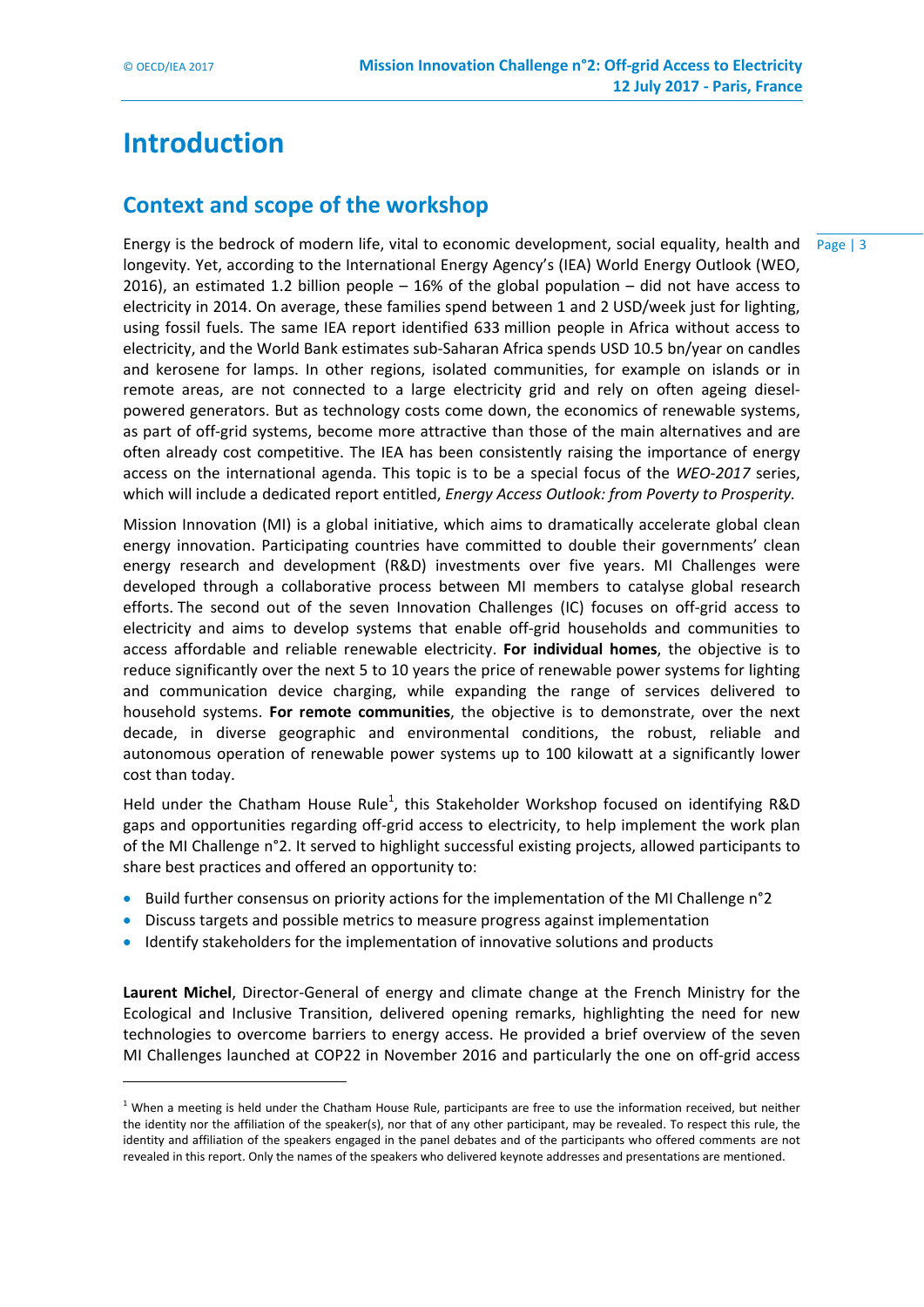to electricity. He referred to it in the context of the Sustainable Development Goals (SDG) spearheaded by the United Nations (UN), and specifically Goal 7, which aims to ensure access to affordable, reliable, sustainable and modern energy for all. He pointed out that transformative clean energy technology innovations are needed, as well as innovative ways to enhance the availability of energy services. Mr. Michel also underlined the importance of leveraging resources by partnering with other organizations to avoid duplicative efforts. He informed participants that a report will be produced by the end of the year including targets and metrics to measure progress against implementation.

**Fabrice Boissier**, Director-General of ADEME, echoed the points Mr Michel had stressed on R&D and innovation needs, noting that local implementation has to be addressed and that business models should allow for a sustainable deployment. On behalf of ADEME, he announced the joint launch with the French Ministry for the Ecological and Inclusive Transition of a call for proposals<sup>2</sup> to support projects submitted by French Companies and Non-Governmental Organizations (NGO), which will help develop innovative solutions to off-grid access to electricity from renewable sources.

**Dave Turk**, the IEA's Acting Director for Sustainability, Technology, and Outlooks, recognized France's leadership in the energy access space and highlighted the issue as vital to overcome. While noting that the IEA and others have been consistently raising the importance of energy access on the international agenda, he emphasized the lack of investment and the fact that funding is not matching needs. He also pointed out the importance of empowering women. Mr. Turk underlined the IEA's broader aim to provide expertise, tools, and modelling capability on this vital issue, including through the network of world-class technology experts who are part of the IEA's Technology Collaboration Programmes (TCPs). Mr. Turk expressed how pleased he was that India, which recently joined the IEA as an Association Partner, is also showing real leadership in this space and co-leading with France this MI Challenge. He concluded by expressing enthusiasm for the wealth of human ingenuity in this space and around the table.

 $\overline{a}$ 

<sup>&</sup>lt;sup>2</sup> Information on the call for proposals available at: http://accesalenergie.ademe.fr/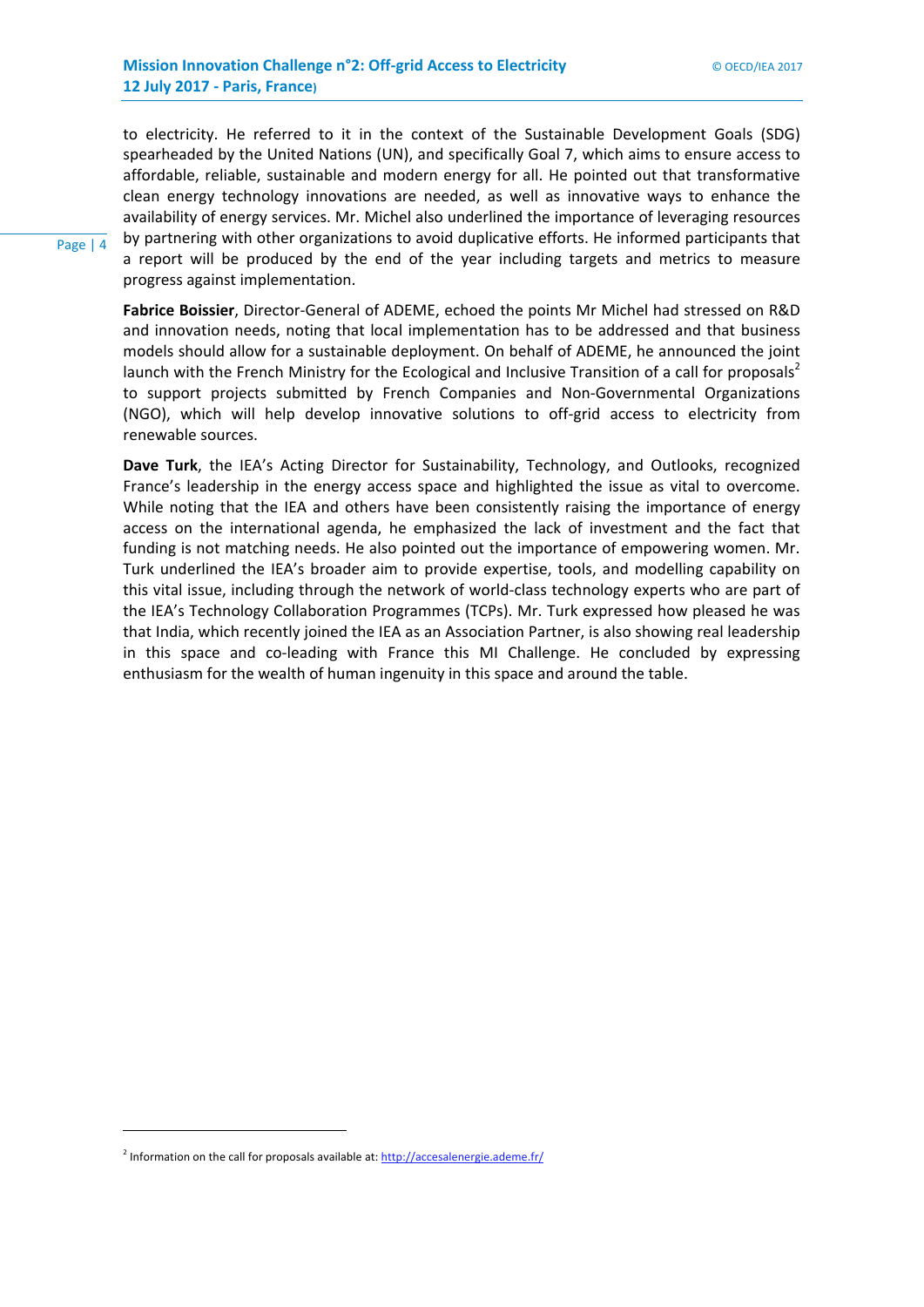# **Mapping the state of energy access and off-grid systems**

Although there has been much progress in expanding access to modern energy services, the world is not yet on track to achieving sustainable energy for all by 2030. This continues to serve as an impediment to economic and social development. The aim of this session, moderated by **Francois Moisan**, Executive Director of Strategy, Research and International Affairs at ADEME, was to discuss the current state of off-grid access to electricity, the pace of progress and paths being pursued, with a particular focus on positive examples that others may follow.

**Laura Cozzi**, the IEA's Head of the Energy Demand Outlook Division, introduced the topic by highlighting the mismatch between resources and what is delivered. She emphasized the need to look at supply and demand integration and break silos, recognizing India for having successfully integrated both and accelerating access. She noted that the quality of supply in urban areas where people are massively moving is the main issue, while using solar technologies and domestic resources is key in rural areas and Sub-Saharan Africa. She underscored that while climate policies can help, climate and development must go together. Implementing SDG 7 is central to achieving success in meeting other SDGs, poverty alleviation, education, health, and gender equality. The WEO team has been publishing country-by-country energy access databases since 2002. In its latest annual update, it remains clear that modern energy deprivation is still widespread, with 1.2 billion people who still do not have access to electricity<sup>3</sup>. However, renewed policy commitment, new business models and improving technology costs for decentralized renewables are coming together to improve progress. Ms. Cozzi emphasized digitalization as key to enabling electricity access, but noted that the path to modern energy is not a one-size-fits all. **Innovative solutions must be developed at the country and region levels, which have different needs and resources**. She noted that currently planned policies fall short of meeting universal access to electricity, but that 2 billion gain access through 2040 with a variety of resources (Figure 1). Renewable energy technologies could make a major contribution to universal access in a sustainable way if investments are going towards centralized and decentralized low-carbon sources.





<sup>&</sup>lt;sup>3</sup> In most developing countries, many households in villages that have been electrified remain without grid connection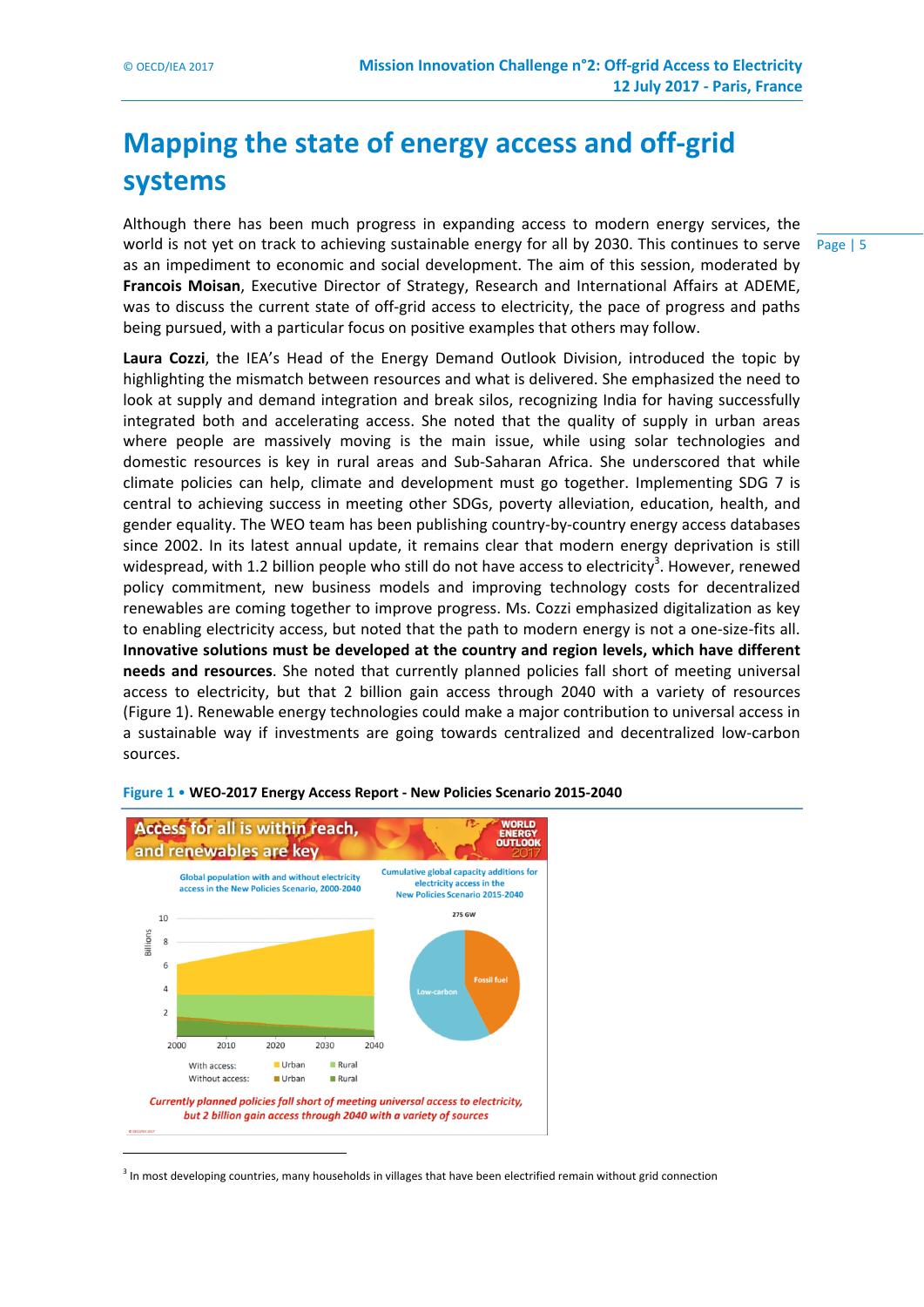Ms. Cozzi announced that the 2017 World Energy Outlook (WEO) Energy Access Special Report will be released on 19 October 2017. She concluded her presentation by stressing the link between energy access and productive use, and highlighted the importance of having women entrepreneurs at the table.

Page | 6 **Emanuele Taibi**, from the Power Sector Transformation Strategies Division of the International Renewable Energy Agency (IRENA), presented on the activities of the agency related to innovation in energy access through renewables. He highlighted the work of the International Off-Grid Renewable Energy Conference (IOREC) Platform in scaling-up off-grid renewable energy deployment and its outcome paper, which identifies the key elements of an enabling environment for off-grid renewable energy: technology innovation, policy and regulatory frameworks, the right institutional framework, financing and business models. He also underscored cooperation between public and private sector as essential. Mr. Taibi also addressed the lack of energy access as the key reason behind people moving to urban areas and drew attention to opportunities for renewable energy deployment in the agriculture sector. **He noted great untapped potential in Africa and Latin America for deploying renewable energy minigrids. Technology innovation would make them an increasingly attractive alternative to traditional centralized grid planning**.

**Vineet Saini**, Principal Scientific Officer, Technology Mission Division, Department of Science & Technology, presented India's perspective on off-grid access to electricity. He highlighted that his country currently has the world's largest renewable deployment programme. The government has doubled funding to the Department of Science and Technology over the past two-and-a-half years and is targeting multiple innovations from laboratories that could be introduced to the market. Reliable off-grid clean energy technologies combined with innovative research models, market based solutions, and local community involvement have the potential to transform the lives of individuals and communities by providing better quality of life, modern amenities and economic opportunities. Mr. Saini provided an overview of the **Mission Innovation – India Funding Opportunity Announcement (FoA) on Off Grid Access to Electricity**. The call for proposals is expected to evolve technology and develop methodology and business models tuneable to local conditions. He noted that MI member countries are welcome to join the partnership and collaborate with Indian institutes and organizations, which will lead the work<sup>4</sup>. He concluded by stressing that solutions have to be developed in a sustainable manner and that R&D needs to address reliability issues.

**El Hadji Diop**, from the United Nations Development Programme (UNDP), delivered the last presentation of the session. He offered an interesting perspective on Senegal's experience with solar energy, noting that only 32% of the population has access to electricity in rural areas where more than 50% of the population lives. He pointed out that the sector of renewable energy in general and solar energy in particular, still play a marginal role as subsectors of the electricity sector in Senegal. However, the country's solar energy market presents a clear potential for growth and inclusivity. Mr. Diop also provided an overview of UNDP's work to promote the concept and implementation of inclusive business ecosystems (IBE) in Africa, highlighting the IBE Diamond, which outlines the four primary functions required to support inclusive businesses: information, incentives, investment and implementation support. Mr. Diop urged countries in the North, which are developing solutions, to seek feedback from end users in the South, as they don't often meet their needs. He stressed the importance of identifying local issues first and noted the lack of information sharing and **difficulty to reach low income people**. He added that

 $\overline{a}$ 

<sup>&</sup>lt;sup>4</sup> Information on the call for proposals available at: http://dst.gov.in/callforproposals/funding-opportunity-announcement-foa-gridaccess-electricity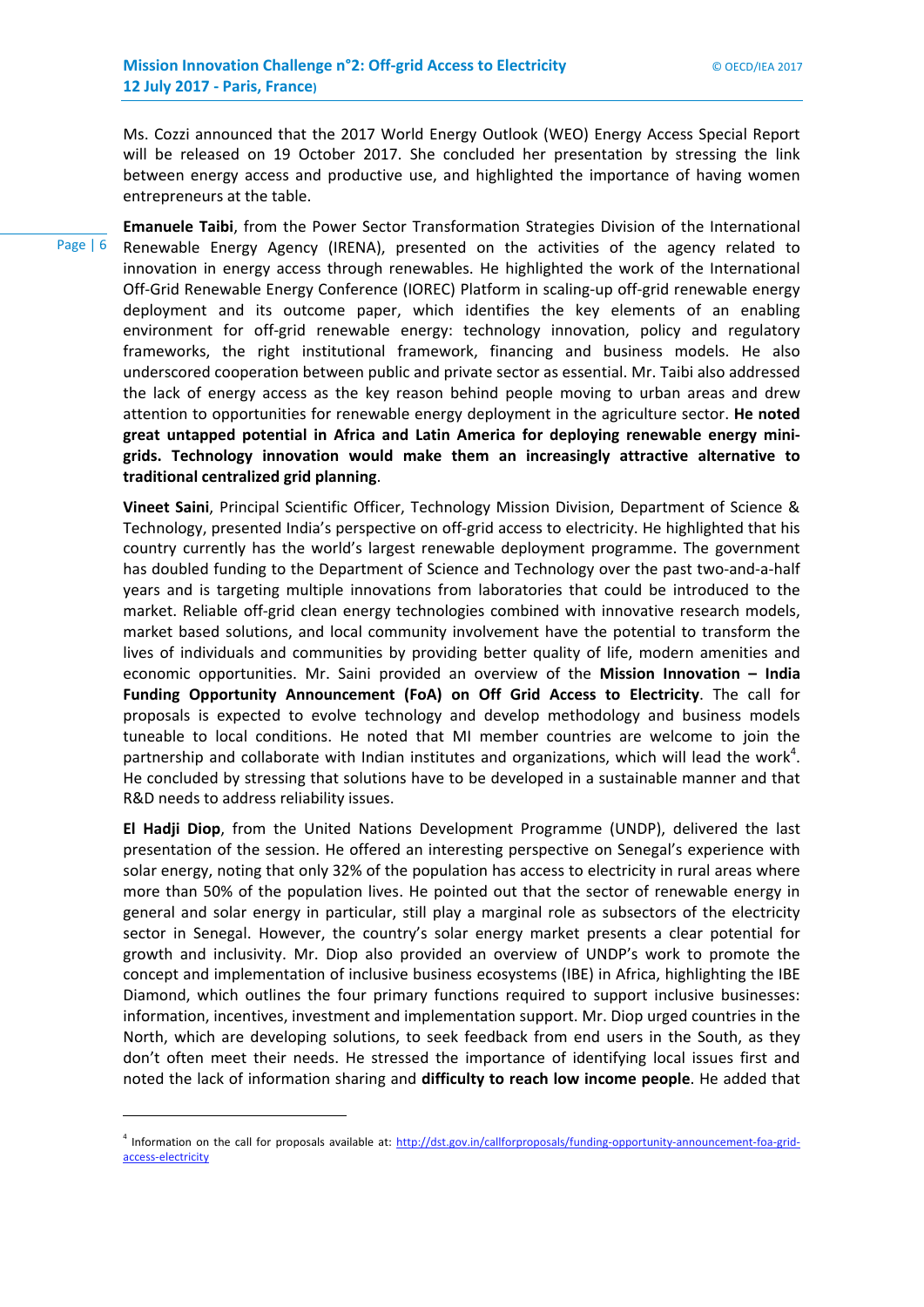tax incentives would enable the growth of off-grid renewable energy solutions, as the private sector is impacted by high taxes when importing solar panels and batteries. He underlined that there is currently no mechanism in place in Senegal to develop solar systems and that international organisations would have a higher impact if they were to work together. Mr Diop also announced a call for proposals on innovative solutions in Senegal<sup>5</sup>.

Page | 7

# **R&D and innovation needs in the field of off-grid access**

Renewable electricity systems (based on PV, wind, small hydro, depending on local resources) should respond to the needs of single families or remote communities (from the kilowatt level to 100s of kilowatts) without access to grid or still relying on inefficient fossil fuels. R&D is needed to bring down the cost of these solutions and enhance the range of energy services they can provide, either to equip people with no access or to modernize existing systems by switching to renewable energy. Innovation is also needed to enhance the availability of energy services such as installation, operation and maintenance, while drawing attention to standardisation issues.

Panellists were to address these crucial needs and also offer views on tools and funding mechanisms to support the technology development and deployment of affordable access to electricity for off-grid households and communities. All participants were invited to consider collaborative approaches in support of off-grid renewables' demonstration and pilot projects, feeding into the value proposition of MI Challenge n°2.

#### **Debate on solutions**

 $\overline{a}$ 

The founder and President of Energy Generation, **Astria Fataki**, winner of the 2017 Africa-European Union Energy Partnership (AEEP) Young Energy Leaders Award (France/Togo), delivered a keynote address. Ms. Fataki highlighted her organisation's mission, which is to foster the emergence of innovative entrepreneurial projects among Africa's youth in order to develop reliable, effective and affordable electrification solutions. To meet this challenge, Energy Generation created the Energy Generation Academy, a training program for young social entrepreneurs specialized in the field of energy access solutions. Energy Generation also organizes a pan-African invention contest for non-conventional energy generating solutions. **Ms. Fataki stressed that support starts with education and thinking at the local level**, as importing materials is costly and technology transfer can be challenging. Youth and ingenuity are the local resources that she aims to empower. Designing and manufacturing locally also aligns with a sustainable approach that creates jobs. **Abel Kidane**, winner of the 2016 Energy Generation Prize (Ethiopia), illustrated these efforts and presented the product for which he received a prize, a hand-crank portable charger that he designed to address local electricity problems in Ethiopia.

Following the keynote address, Paolo Frankl, the IEA's Head of the Renewable Energy Division, moderated the panel debate. He asked speakers to identify the specific research directions most likely to have the greatest impact on the availability of energy services. He also directed them to share views on the right mix of flexibility resources needed in order to operate an off-grid system

<sup>&</sup>lt;sup>5</sup> Information on the call for proposals available at: http://ieeies.undp-wca.org/concours-dinnovation/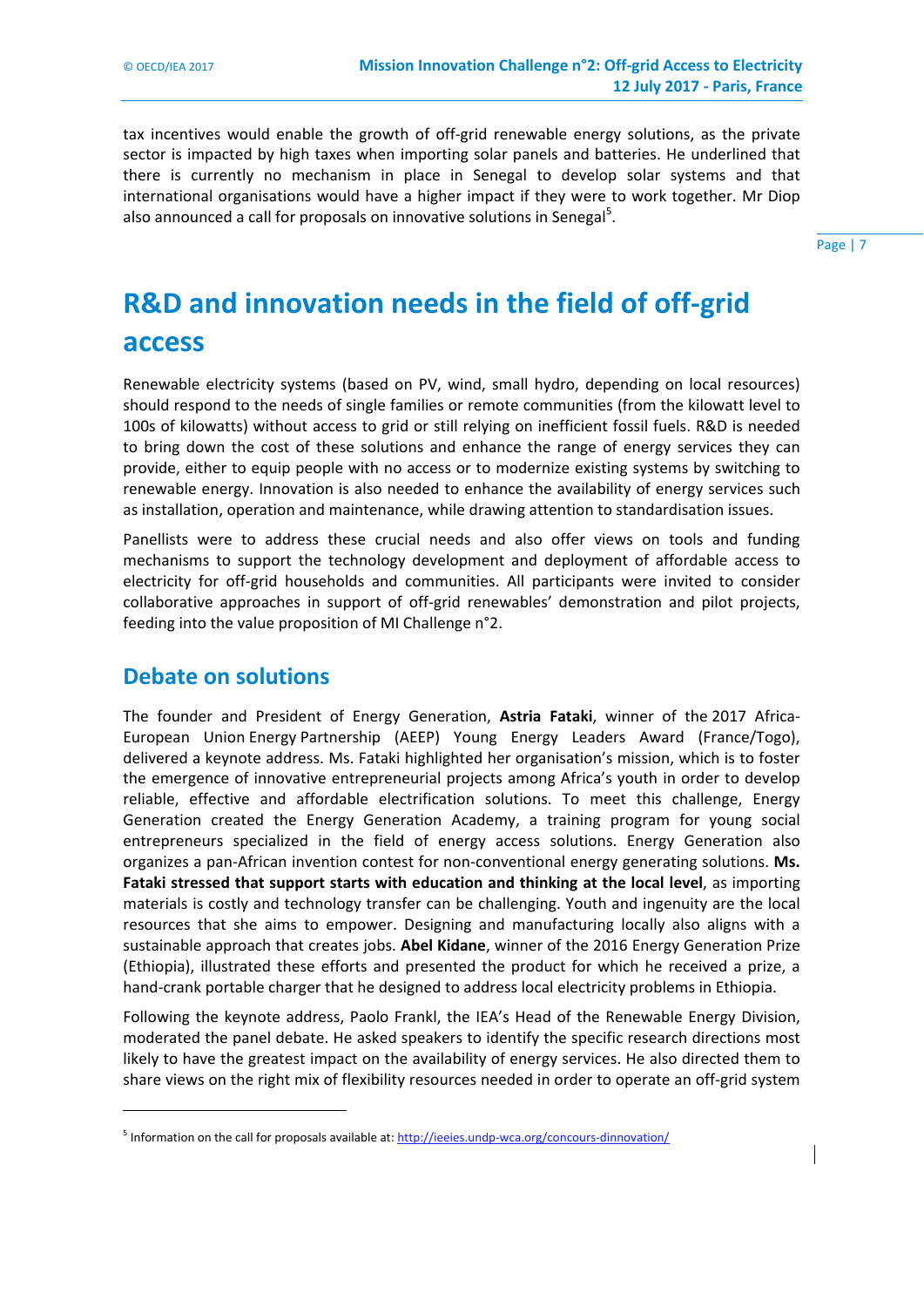based on renewables in a cost-effective and reliable manner. Key messages from panellists and participants highlighted that **technology solutions are available, but that there is still a need to decrease costs**. The digital revolution is an asset, but there is a need for a paradigm shift regarding operation and maintenance, which should involve local training and revenue generating activities for local operators. **Areas for innovation relate mainly to system issues, standardisation, sustainable operation, business models and financing**. There is also an institutional issue to address as current solutions don't reach the poorest families and a need for pricing transparency. Taking a holistic approach, the focus should be on consumer needs and marketing energy services for the people.

Information and communication technologies (ICT) and digital technology acceleration are impacting rural electrification. Smart metering is key for distributed renewable generation for instance. The landscape is evolving and there is a need to adapt.

For solar PV, the technology is mature and provides multiple opportunities for off-grid access to electricity. Technology issues are mainly connected to environmental conditions (temperature, humidity, dust), but the technology gap is closing. **The main challenges linked to operating aspects include the system compatibility of components, standards, quality and reliability, interoperable payment systems, supply and demand issues and storage requirements**. Between centralized and decentralized approaches, there is a role for hybrid systems and mini-grids.

For wind energy, cost reduction is still needed for small and medium scale wind turbines, but new manufacturing strategies could help produce cost competitive wind technology adapted to local conditions. However, the manageability of new energy storage technology dealing with extremely variable wind energy is still unknown. Certification is the right way to increase reliability but is expensive. Development plans need to include local capacity building for wind technology operation and maintenance and keep installations at a reasonable distance from each other to allow for the establishment of viable local companies. Variable renewable energy sources are limited in terms of flexibility. This issue can be improved with hybridization (wind and solar PV are complementary), and energy storage. The right mix will depend mainly on the availability of resources and technology costs.

Micro and small hydro-power schemes can also provide a range of valuable energy services especially in rural areas and can be used as a baseline completed by solar and wind systems.

Innovative appliances and power equipment designed for off-grid conditions are needed to enhance economic development in remote communities. Energy intensive applications are also needed for economic activities such as agriculture or water desalination through the use of highpressure pumps.

Innovative solutions should also address data collection and the monitoring of installed energy systems.

The European Commission is supporting the Sustainable Energy for All (SE4All) initiative via two funding instruments: the Global Energy Efficiency and Renewable Energy Fund (GEEREF) and the African, Caribbean and Pacific - European Union (ACP-EU) Energy Facility. While there is currently no specific programme on off-grid access, MI will be useful to identify research gaps and needs.

#### **Debate on innovative business models**

Appropriate business models and delivery strategies should ensure that the benefits of access to the stable supply of affordable energy are obtained. Closing the investment gap for energy access involves exploring innovative approaches to support the market-based diffusion of distributed renewable energy technologies.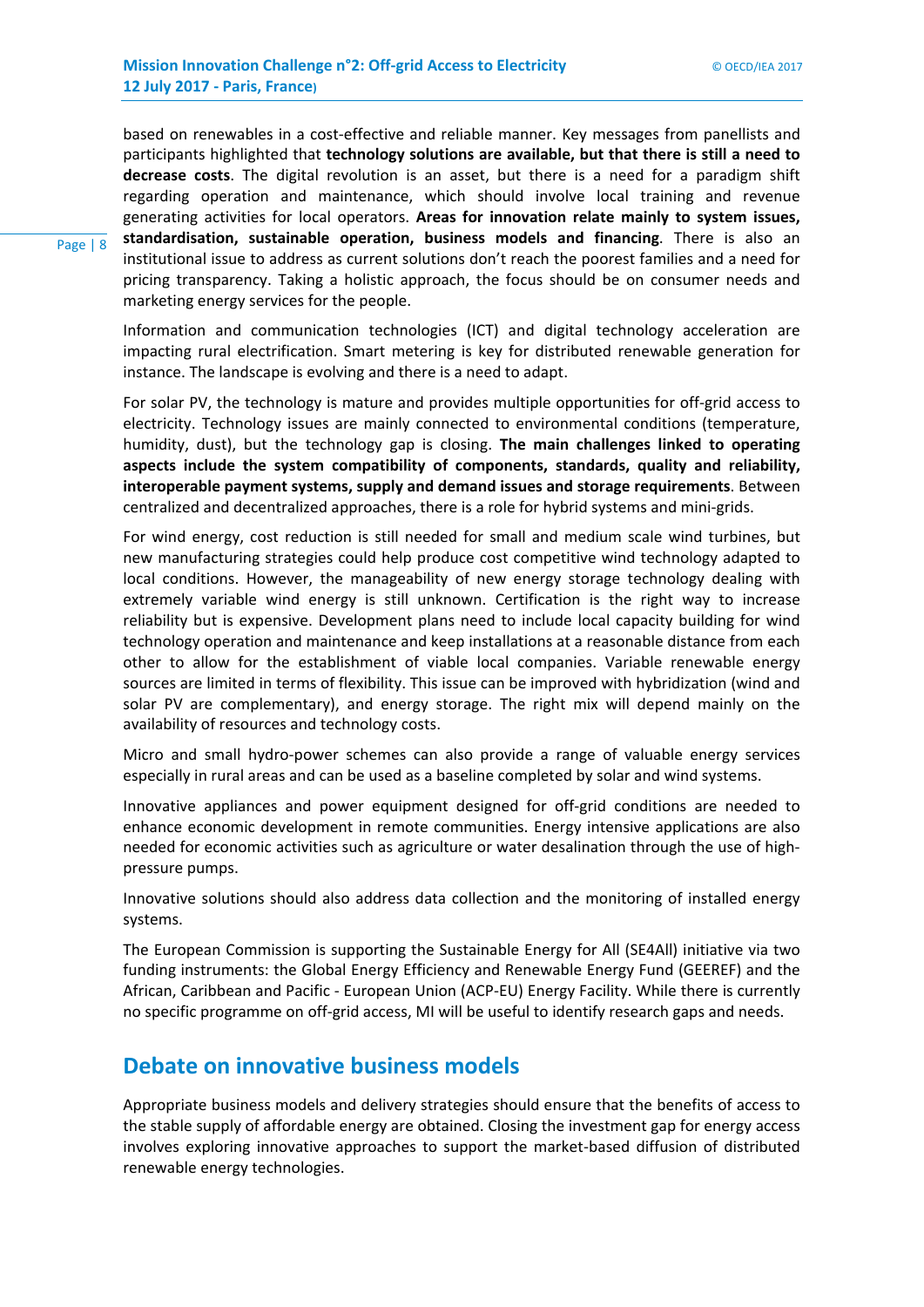Based on these premises, **Robert Stoner**, Deputy Director of the Massachusetts Institute of Technology (MIT) Energy Initiative and Director of the MIT-Tata Center for Technology and Design, set the stage. He first highlighted the work he has been conducting at MIT on the development of a computer program called REM, the Reference Electrification Model. REM assumes that electrification in developing countries will proceed in a hybrid fashion with a combination of grid extension, and off-grid technology deployment. It starts with a detailed description of the existing medium and low voltage distribution grid, and produces a highly granular description of what the system should look like at universal access – building-bybuilding, on a country scale – under user-specified assumptions about a host of inputs (the existing grid, location and size of loads, technology and financing costs, business models, fuel costs, grid reliability, etc.). It produces the combination of on and off-grid systems that gives the least expensive overall hybrid. If tariffs are specified, then it also computes detailed subsidy requirements. The goal is to make REM available to planners and developers so that they can optimize their decision making; and also to regulators, so that they can understand how to set tariffs and allocate subsidies efficiently under different assumptions. Mr. Stoner pointed out that there is an enormous possibility of misallocation of capital by big and small players, and lost time.

Focusing on business models, Mr. Stoner drew attention to a crucial issue regarding the anticipated collision of the grid and off-grid regions. Even as off-grid technologies improve and continue to fall in price, he advised that off-grid business models should anticipate gridinteractivity, or suffer displacement by the grid, and obsolescence. He also noted that this can be managed by regulators and policy makers. Mr. Stoner stressed that where they hope to coexist with the grid, small system providers must adapt their offerings and their business models. For off-grid businesses hoping to fend off grid encroachment, it means remaining competitive in terms of cost and reliability with grid service for residential customers, and increasing the use of automation in selling, servicing and bill collecting to appear grid-like to those customers. Fending off the grid may also mean finding innovative ways to serve larger commercial and industrial loads cost competitively as well. **Developing workable micro-grid business models in partnership with governments and regulators is a significant opportunity for enterprising offgrid entrepreneurs**. Mr Stoner concluded by emphasizing that the opportunities to monetize the extensive data many entrepreneurs are now gathering are substantial, and may enable them to expand their businesses not as utilities typically do simply by adding customers, but by offering a range of products and services.

**Cathy Zoi**, President and Co-Founder of ODYSSEY, delivered the second keynote address. She first offered general remarks highlighting that charity projects provide insufficient funding and that developing off-grid projects is much easier if you are a big player with access to capital, as the cost of selling to off-grid markets is expensive. She then presented the work of ODYSSEY, a webbased platform designed to meet the needs of rural communities and businesses, project developers, vendors, and financiers, by streamlining and reducing the costs of developing and financing rural electrification projects. The company aims to help transform the market and identified three requirements for that purpose: **strong techno-economics, innovative business models and supportive public policy, along with the necessary mobilization of private capital**. The software platform enables and centralizes opportunity evaluation, system design, project planning, financial forecasting, product procurement, project finance and data analytics. Projects are matched with financiers who receive standardized deal proposals with supporting data that meet lending or grant requirements. The structure enables collaboration to structure innovative blended capital funding.

Following the keynote addresses, **Lisa Dignard-Bailey**, Director of Integration of the Renewable and Distributed Energy Resources Program, Natural Resources Canada, moderated the panel debate. Panellists were asked to consider the state of play and latest trends in financing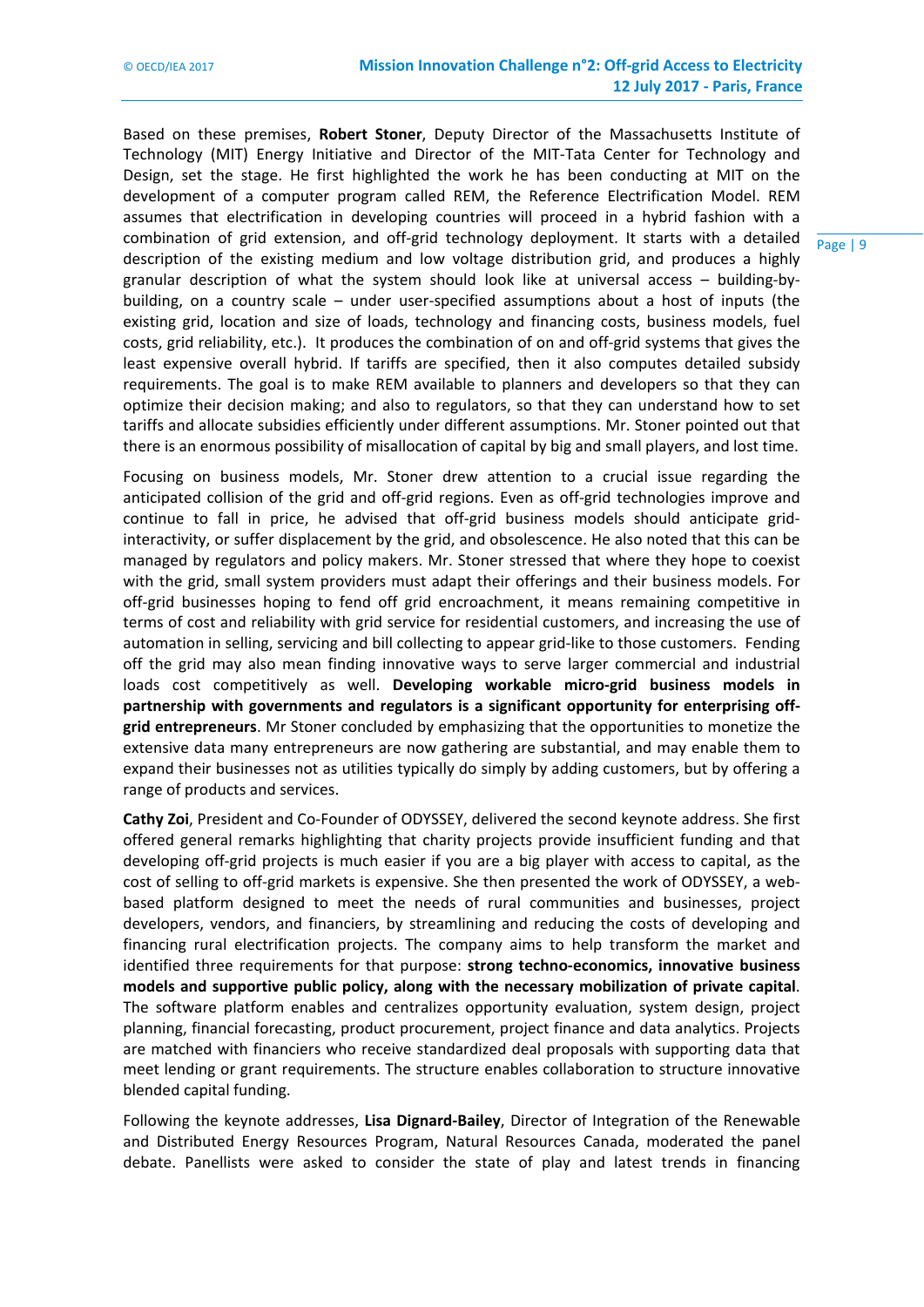technology development and deployment of off-grid access to electricity and the challenges and opportunities for non-technological innovation. They were also asked to identify which innovative business models and funding mechanisms can support continuous, safe, affordable and reliable off-grid access to electricity and the service bundles that off-grid access to energy can offer. Last, how to address the role of energy efficiency innovation in meeting off-grid access goals.

Page | 10

**High costs, low returns and perceived high risks make investments in decentralised energy access low-income markets unattractive to mainstream private investors**. There is a crucial role for public finance and innovative public partnerships with the private sector and civil society in delivering solutions that work for the energy poor. Big players should also partner with local players and work with mini-grid developers. Decentralized energy like solar home systems are viable options and sometimes the only solution to economically deliver fast, efficient, sustainable energy access in areas where centralized grids are slow and prohibitively expensive to deploy. Off-grid solar solutions for basic energy needs, such as electric lighting and charging mobile phones, are valued between \$300 and \$500 for a family of 5, while the full economic cost of grid connection in remote communities is more than \$1000 per customer with continuing costs thereafter. This could significantly impact the debate on off-grid versus on-grid solutions.

Panellists and participants underscored the lack of consumer engagement and attention given to the impact on end users. **The productive use of energy was emphasized as key and should be aligned in such a way that it triggers economic and social development through enhanced local income generating activities**, while simultaneously contributing to global environmental protection. **Productive-use appliances** are also a way to drive socio-economic growth in remote areas. The development of solar welding machines, an innovative solution adapted to off-grid conditions and enabling the use of higher power systems (up to 800Wp), profit families, build local economies, and help utilize the rural youth workforce<sup>6</sup>.

Modern ICT technologies allow innovative business models to play a critical role in leapfrogging to renewable decentralized energy supply by combining micropayment and mobile technology, and using smart metering for instance. As such, M-KOPA and Mobisol were highlighted as successful business models with pay-as-you-go (PAYGO) payment solutions, making high-quality solar products affordable to customers with no access to electricity. However PAYGO solutions may not be accessible to the poorest parts of the population. The falling costs of solar technology also results in more and more unreliable **low-quality solar products being found in local market stalls**. In this context, assessing the needs of consumers was reiterated along with involving local communities in off-grid projects.

State commitment was underscored as crucial in terms of providing necessary reassuring frameworks to businesses. While on-grid solutions are regulated by governments, off-grid is often not covered by public regulation, which raises the issue of electricity tariff policy between urban and rural areas. From the standpoint of businesses, there is not necessarily a need for R&D breakthroughs, but for removing barriers and training locally.

Solutions for off-grid access to electricity need to include more than access. High energy bills are common in buildings and homes that waste a lot of energy. Efficiency upgrades can lower those high bills and improve residents' quality of life by providing better comfort, yet making those upgrades often requires payment upfront. **Remote rural homes are underserved by energyefficiency programs because rural areas lack the customer density necessary to make specialized loan products economical**. Inclusive financing through the Pay As You Save (PAYS) utility investment model was highlighted as providing a solution, with the potential to break

 $^6$  Mobisol's video on the solar welding machine they developed was played during the workshop and is available for viewing at: https://vimeo.com/217472572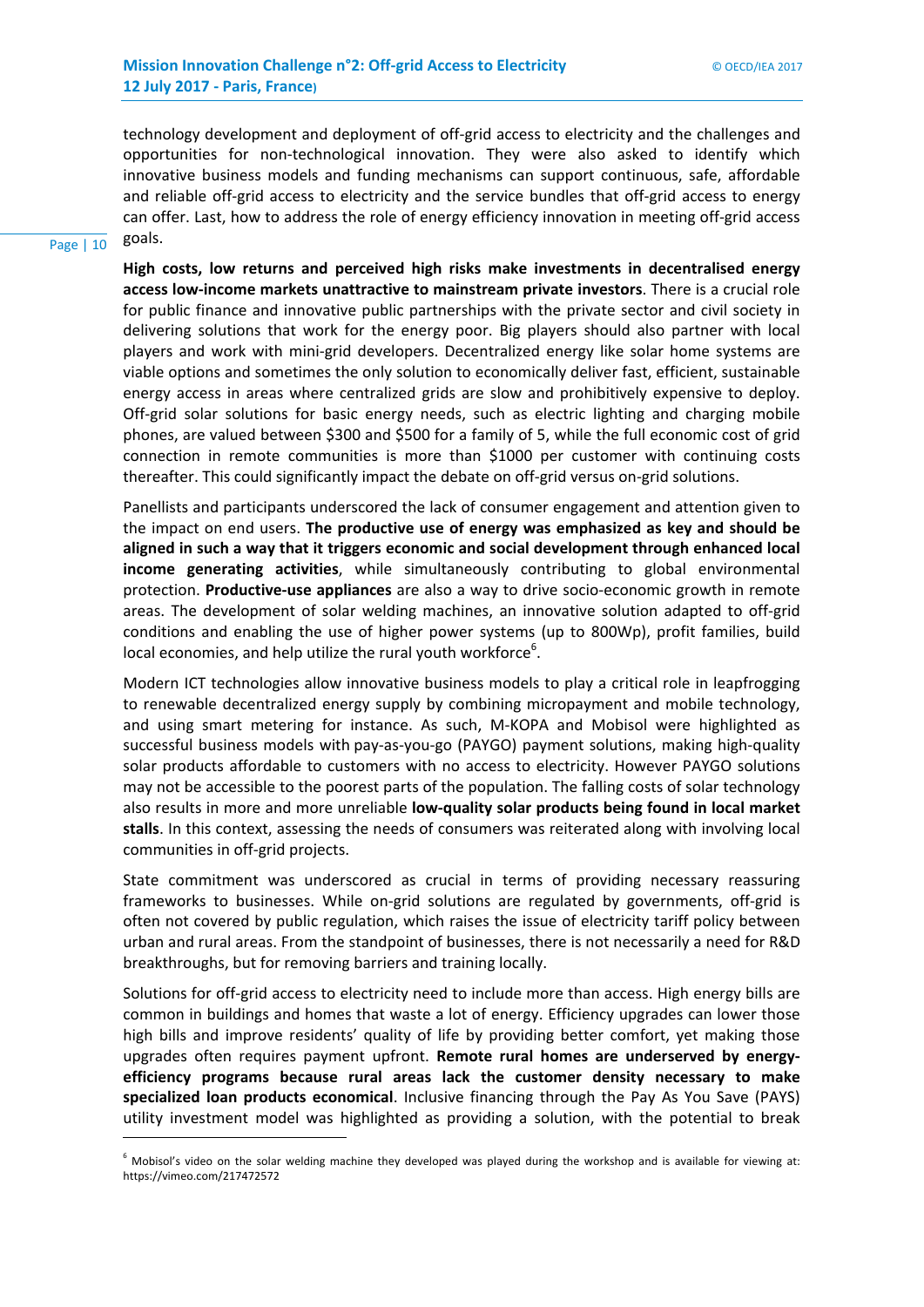these barriers and quickly scale up investment in energy efficiency. These upgrades generate immediate net savings for consumers and make solar more affordable, whether through community solar or on-site rooftop solar.

## **Stakeholder Engagement**

Access to affordable, low-carbon electricity for rural and urban households is a major challenge at the global level and is identified as one of the SGDs. Several international programmes and institutions are involved. While many R&D programmes conducted in MI countries aim to improve the performance of renewable electricity production and management (PV, wind, storage, smart grids), only a few public innovation programmes are specifically targeting lowcost, small-scale systems*.* This session sought to connect non-state actors and stakeholders, converging efforts under various partnerships in support of off-grid energy access.

### **Panel debate on linking partnerships to accelerate technology solutions**

**Mark Radka**, Head of the Energy and Climate Branch, Economy Division, at UNEP, kicked off the discussion by delivering a keynote address highlighting two schools of thoughts: one claims that there is a need for technology R&D breakthroughs, the other that the technology is already available. Mr Radka emphasized that rich partnerships should be formed and target innovation on the social side. He mentioned that under the Sustainable Energy for All (SE4All) initiative, we now have access to a depth of data offered by the following two frameworks. The World Bank/Energy Sector Management Assistance Program (ESMAP) and the IEA have led a consortium of 23 international agencies to establish the SE4All Global Tracking Framework<sup>1</sup> (GTF), which describes how to measure baseline and progress towards the SE4All goals by gathering data on energy access, energy efficiency and renewable energy regularly. ESMAP has also developed the Multi-tier Framework (MTF) to monitor and evaluate energy access by following a multidimensional approach. MTF redefines energy access and measures electrification via seven key attributes: peak capacity, reliability, affordability, health and safety, availability, quality and legality. Using the MTF, **Mr. Radka stressed the low satisfaction of households using solar PV as the main source, the key issue being identified as the quality of the light provided, not the cost of the system.** He noted that there is still a long way to go before creating an enabling environment for stand-alone home systems and that collaboration is a prerequisite to move forward. Conditions for collective impact include influential champions, sustained and adequate financial resources and a sense of urgency for change around the issue. Other crucial elements include a common agenda, shared measurement, mutually reinforcing activities, continuous communication, backbone support and mindset shifts.

**Frank van der Vleuten**, Senior Renewable Energy Advisor from the Ministry of Foreign Affairs of the Netherlands moderated the panel debate. Panellists and participants noted that decentralized renewable energy is the fastest, most cost-effective and sustainable approach to universal energy access. Once again, they emphasized that the focus should not be on R&D breakthroughs, but on putting resources in the right kind of partnerships and doing work on the ground. It is time to rethink the private sector approach by embedding off-grid renewable energy technologies into holistic and integrative solutions. Successful companies listen to the

 $\overline{a}$ 

<sup>&</sup>lt;sup>7</sup> 2017 Global Tracking Framework available at: http://gtf.esmap.org/downloads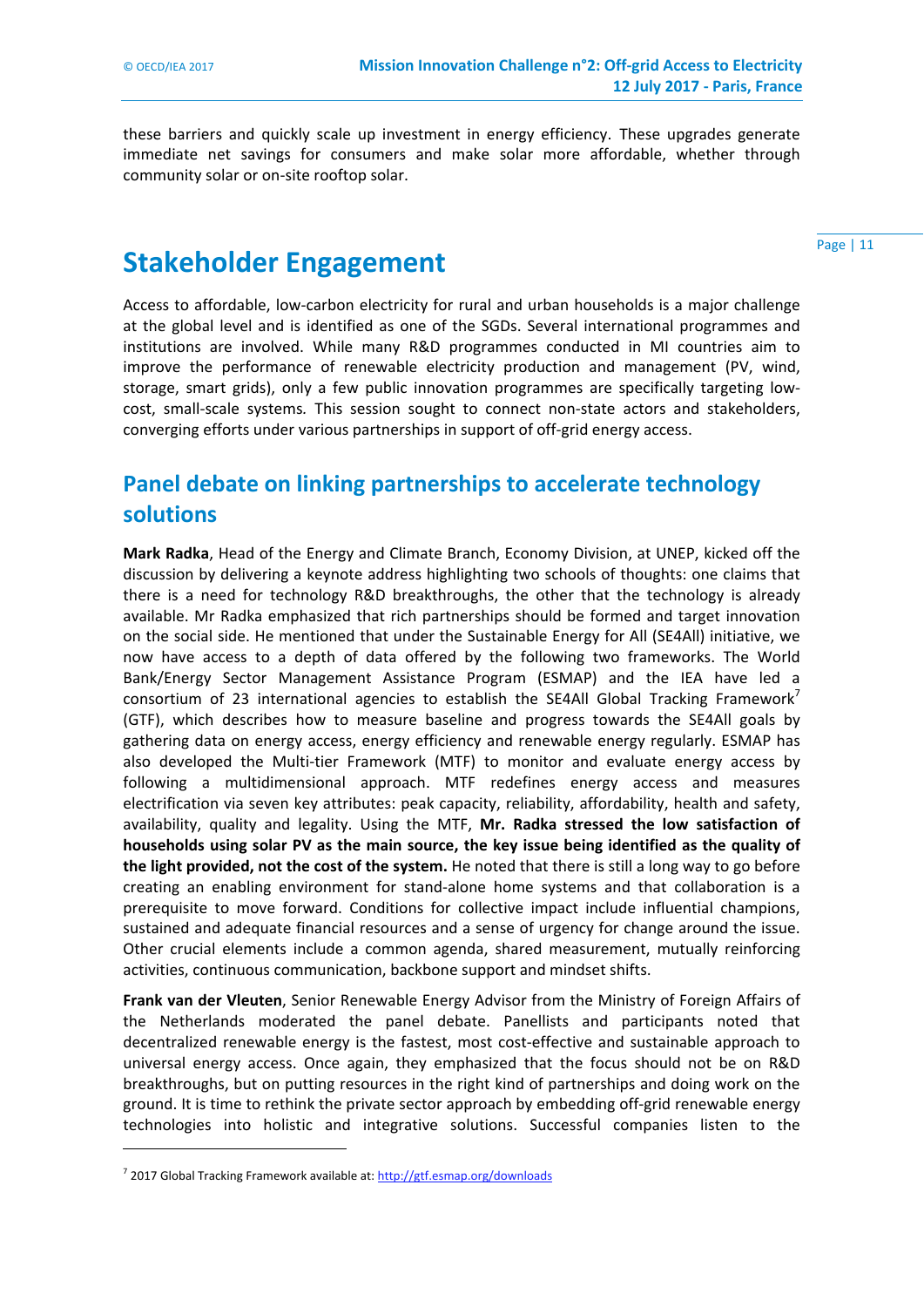Page | 12

 $\overline{a}$ 

communities, explore their needs and join forces with other players (interested private companies, NGOs, the public sector, local communities) to reduce risks and offer solutions that create sustainable development opportunities. **Triggering economic development requires a wider definition of electricity access that includes basic services as well as energy levels for productive use**. **Electrification needs to be coupled with quality inputs such as education and capacity building, access to markets, machinery and equipment**. Environmental sustainability is also a crucial aspect of this holistic approach and should be included in the scope of private sector engagement. With a limited lifespan, the large number of solar lanterns and home systems being distributed in sub-Saharan Africa is adding to the region's existing problems with electronic waste for instance. There is a risk of reaching the target of lighting energy poor countries by producing a lot of waste**.** Products should be designed by local manufacturers with this in mind and locally assembled, creating employment.

Collecting and measuring impact data on energy companies allow to provide quality customer feedback to drive business decisions and demonstrate to governments, donors, and investors the value of energy access in addressing the larger problems of poverty. Governments can facilitate the market with policies such as reducing tariff barriers on renewables (duties and value-added taxes) and including distributed renewables in national energy policies. There is an urgent call for leaders to take greater, more focused action to deliver sustainable energy for all. On closing the energy access gap, 1.02 billion people still live without electricity and we only have thirteen years to meet the SDGs. **As stressed by the IEA, currently planned policies fall short of meeting universal access to electricity and lead to 800 million people still with no access by 2030, which is perceived as a failure.** There should be a willingness to take financial risks

The importance of having African countries at the clean energy table when discussing energy access was stressed.

Evidence shows that women disproportionately bear the burden of energy poverty. Distributed renewable energy solutions can not only empower women economically and socially as end users, but **the sector itself can significantly benefit by proactively integrating women across the value chain as designers, educators, trainers, managers, and entrepreneurs**. Innovative business models should be inclusive and empower women as agents of change in the energy sector. More concerted policy action is needed to ensure that electricity access helps reduce gender inequality.

The IEA Technology Collaboration Programme on Clean Energy Education and Empowerment (C3E TCP),  $8$  formally established in June 2017, seeks to recognise and build a community of women leaders in the field of clean energy across diverse sectors; create a framework for cooperation and information sharing among participating countries; and share best practices for effective strategies to advance women in the clean energy field. The objectives will be pursued by collecting, integrating, synthesising and distributing information on promising practices and policies to engage women in clean energy careers and leadership positions.

Stressing the need for enhanced discussion between the public and private sector, Mexico extended an invitation to MI members to attend and participate in the MI-World Economic Forum (WEF) Strategic Dialogues on Effective Public Private Cooperation on Clean Energy Innovation, held on 12 September, 2017 in Mexico City, in the context of the Dialogues for the Future of Energy, Mexico 2017 (DEMEX)<sup>9</sup> meetings.

<sup>&</sup>lt;sup>8</sup> More information on the C3E TCP is available at: https://www.iea.org/tcp/cross-cutting/c3e/

<sup>&</sup>lt;sup>9</sup> More information on the DEMEX meetings available at: http://demex.mx/en/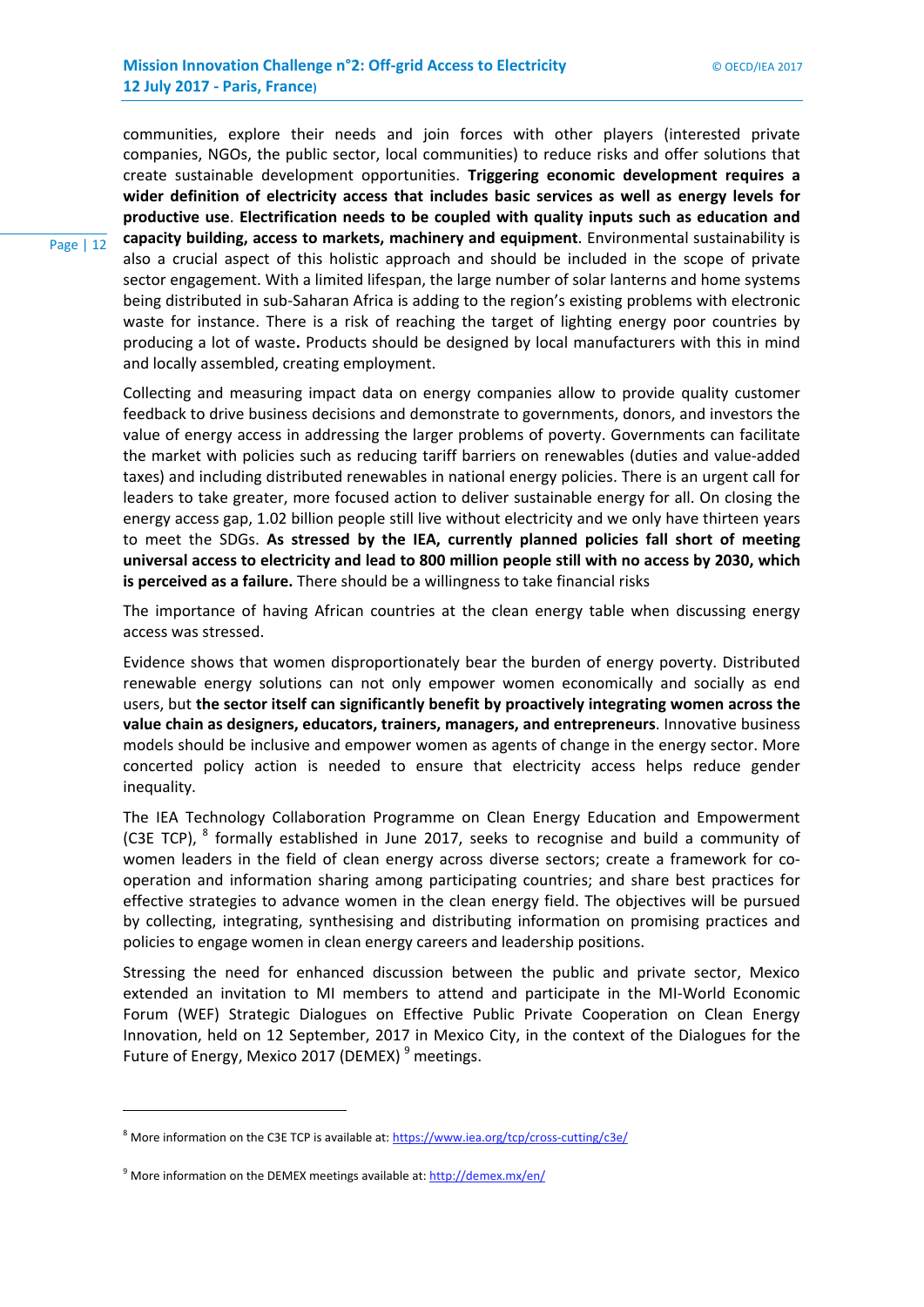# **Closing Remarks**

**Mr Moisan** offered closing remarks highlighting a few takeaways from the meeting. There are still important barriers to overcome. There is a need for a technology push, but the focus should be on consumer needs, operation and maintenance, the digital revolution and increasing capacity building. The low quality of products remains an issue, along with addressing their environmental impact. Governments have an important role to play, as well as banks, which should take bigger risks. There is a sense of urgency and the need to keep the momentum going. Upcoming meetings under this MI Challenge should also involve representatives of countries that stand to gain most from enhanced worldwide off-grid access to electricity, including countries from Africa that currently do not participate in MI.

Page | 13

**Mr Turk** wrapped up the event, emphasizing that through MI countries' commitment to double their governments' clean energy R&D investments, there can be an extra 15 billion dollars coming online every year. He hoped that some of these funds will be guided to the access space. Mr Turk noted that should there be interest from governments in Africa and other regions, partnerships can happen through this MI Challenge. He reiterated the need to hear from consumers as crucial, and highlighted the appetite for different types of technologies and cost reductions. He also drew attention to the importance of political ownership and commitment from development agencies, and encouraged risk taking to try out various models. Finally, he underscored that solving the energy access problem will also fundamentally depend on human ingenuity.

# **Key Takeaways / Recommendations**

The workshop was successful in bringing strong expertise to the table. While various stakeholders have been tackling the issue of energy access for quite some time, continued and urgent efforts are needed to reach universal access to energy for all. Here are some of the key points raised by speakers and participants during the meeting:

#### **Technological issues**

- The digital revolution is key to enabling energy access
- Further cost reduction of off-grid renewable technologies, operation and maintenance is needed
- Solar home systems are viable and affordable options for remote communities
- Hybridization (wind and solar PV) and storage can solve the issue of flexibility of variable renewable energy sources
- Micro and small hydro-power schemes coupled with solar and wind can provide valuable energy services
- Energy efficiency should be part of the solution, especially for productive- use appliances

#### **Systems issues including maintenance and quality control**

- Need to integrate supply and demand
- Need to link solutions to productive use and take a holistic approach
- Need for a sustainable deployment of technologies, factoring in environmental impact
- Quality of products found in local markets is an issue
- Access to a depth of data on energy access is useful to provide quality customer feedback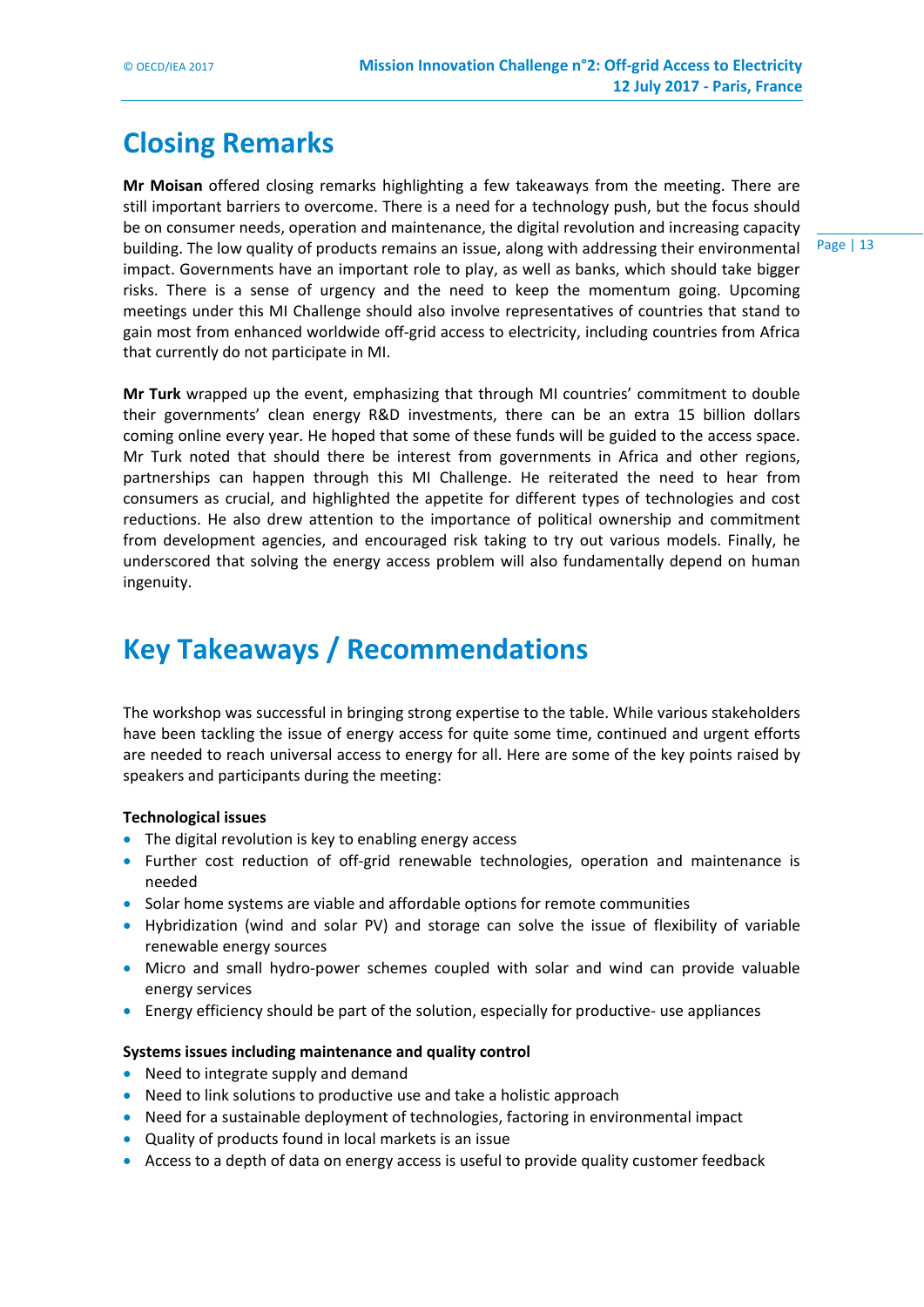- There is untapped potential for deploying renewable energy mini-grids **Business models**
- Business models should anticipate grid interactivity
- Need to increase access to finance: cost of selling to off-grid markets is expensive

#### Page | 14 **Socio-economic issues**

- Innovative solutions must be adapted to each country's needs and resources
- Importance of involving end users, as current solutions not supporting needs
- Need to empower youth through education

#### **Governance and stakeholders involvement**

- Collaboration is a prerequisite to move things forward
- Crucial role of public finance and innovative public partnerships with the private sector and civil society
- Businesses need reassuring frameworks and commitment from governments
- Women-inclusive business models can empower women as agent of change

The following next steps and recommendations should be considered for action by MI countries:

- Identify clear individual and collaborative research and innovation priorities for off-grid renewable energy technologies
- Further engage with the IEA TCPs as vehicles to implement collaborative innovation efforts in support of off-grid access to electricity. In particular, the PVPS TCP, the Wind Energy TCP and the Hydropower TCP can offer cost-effective frameworks for multi-lateral collaboration in this space.
- Conduct a survey addressed to NGOs so they can further share on the ground knowledge of consumer needs.
- Leverage resources and increase knowledge sharing by partnering with other international organizations and stakeholders
- Invite representatives of countries that stand to gain most from increased access to electricity to participate in future MI meetings under this Innovation Challenge, notably from Africa.
- Extend the invite to non-state and private sector representatives, including women entrepreneurs.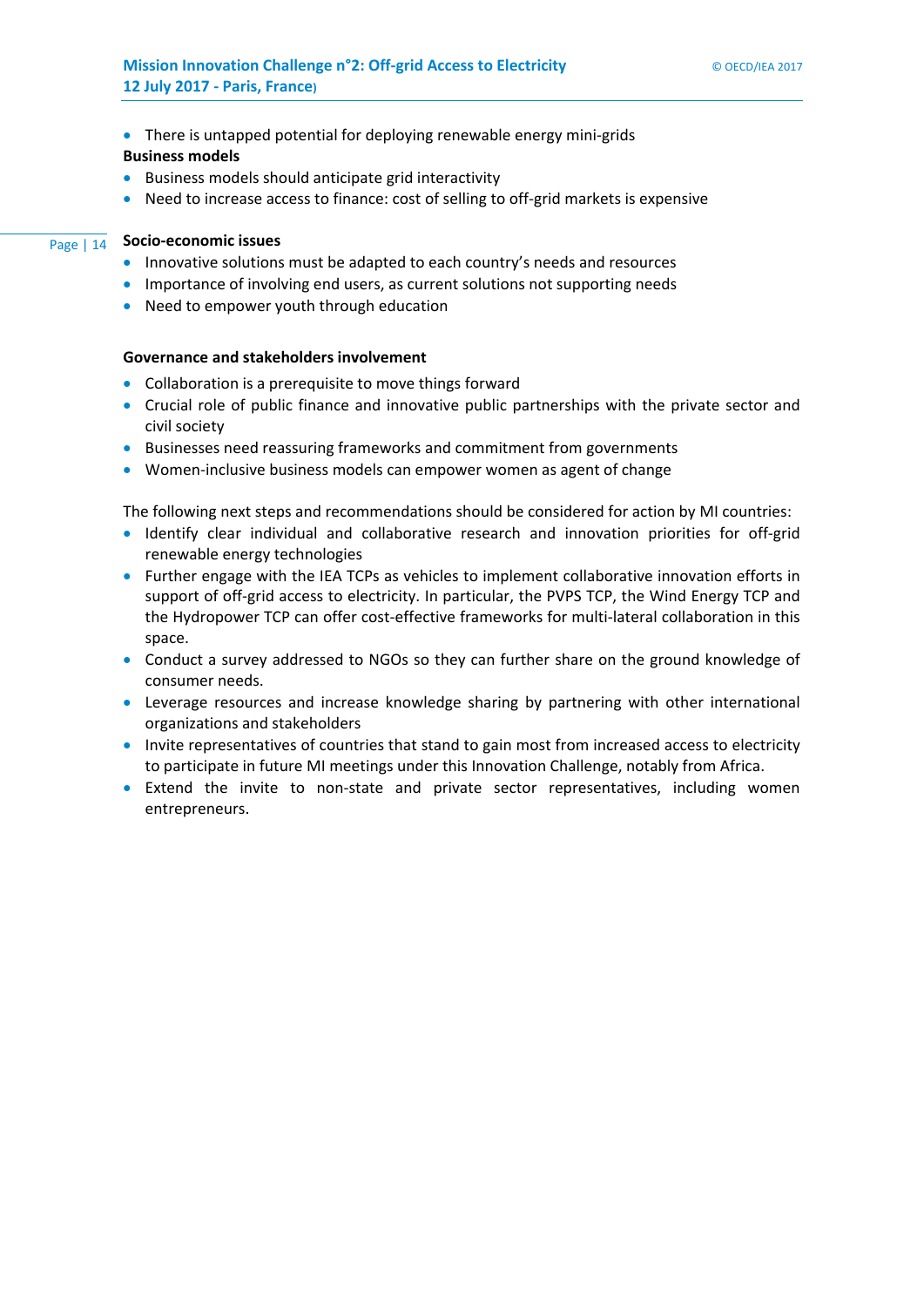# **ANNEX I. AGENDA OF THE WORKSHOP**

| <b>OPENING</b><br>$9:30 - 10:00$                      | <b>Welcome and opening remarks</b><br>Mission Innovation - Laurent Michel, Director General, French Ministry for the<br>$\bullet$<br><b>Ecological and Inclusive Transition</b><br>• ADEME - Fabrice Boissier, Director General<br><b>IEA</b> - Dave Turk, Acting Director for Sustainability, Technology, and Outlooks                                                                                                                                                                                                                                                                                                                                                                                                                                                                                                                                                                                                           | Page   $15$ |
|-------------------------------------------------------|-----------------------------------------------------------------------------------------------------------------------------------------------------------------------------------------------------------------------------------------------------------------------------------------------------------------------------------------------------------------------------------------------------------------------------------------------------------------------------------------------------------------------------------------------------------------------------------------------------------------------------------------------------------------------------------------------------------------------------------------------------------------------------------------------------------------------------------------------------------------------------------------------------------------------------------|-------------|
| <b>SESSION 1</b><br>$10:00 -$<br>11:20                | Mapping the state of energy access and off-grid systems<br>Moderator: ADEME - Francois Moisan, Executive Director of Strategy, Research and<br><b>International Affairs</b><br>Interventions:<br>IEA - Laura Cozzi, Head of the Energy Demand Outlook Division (WEO)<br>International Renewable Energy Agency (IRENA) - Emanuele Taibi, Power Sector<br>$\bullet$<br><b>Transformation Strategies</b><br>India - Vineet Saini, Principal Scientific Officer, Technology Mission Division,<br>Department of Science & Technology<br>United Nations Development Programme (UNDP) - El Hadji Diop, Co-ordinator IEEIES<br>Platform Senegal                                                                                                                                                                                                                                                                                           |             |
| <b>SESSION 2</b><br>11:40 - 13:00                     | Coffee break (20 mins)<br>R&D and innovation needs in the field of off-grid access<br>2.1. Panel debate on solutions<br>Moderator: IEA - Paolo Frankl, Head of the Renewable Energy Division<br>Keynote: Energy Generation - Astria Fataki, President and winner of AEEP Young Energy<br>Leaders Award 2017 (France/Togo); and Abel Kidane, winner of Africa Energy Generation<br>Prize 2016 (Ethiopia)<br>Panellists:<br>French National Solar Energy Institute (INES) - Philippe Malbranche, Director-<br>General<br>European Commission - Fabio Belloni, Policy Officer<br>Schneider Electric - Thomas Andre, Access to Energy Strategy Director<br>IEA Photovoltaic Power Systems TCP (PVPS TCP) - Stefan Nowak, Chair of the<br><b>Executive Committee</b><br>IEA Wind Energy TCP - Ignazio Cruz, Operating Agent Small Wind Project<br>French Development Agency (AFD) - Christian de Gromard, Project Manager<br>$\bullet$ |             |
| <b>SESSION 2</b><br>(CONTINUED)<br>$14:00 -$<br>15.30 | Lunch (60 mins)<br>2.2 Panel debate on innovative business models<br>Moderator: Natural Resources Canada - Lisa Dignard-Bailey, Director of Integration of<br>Renewable and Distributed Energy Resources Program<br>Keynotes:<br>Massachusetts Institute of Technology (MIT) - Robert Stoner, Deputy Director of<br>$\bullet$<br>the MIT Energy Initiative and Director of the MIT-Tata Center for Technology and<br>Design<br><b>ODYSSEY</b> - Cathy Zoi, President and Co-Founder<br><u>Panellists:</u>                                                                                                                                                                                                                                                                                                                                                                                                                         |             |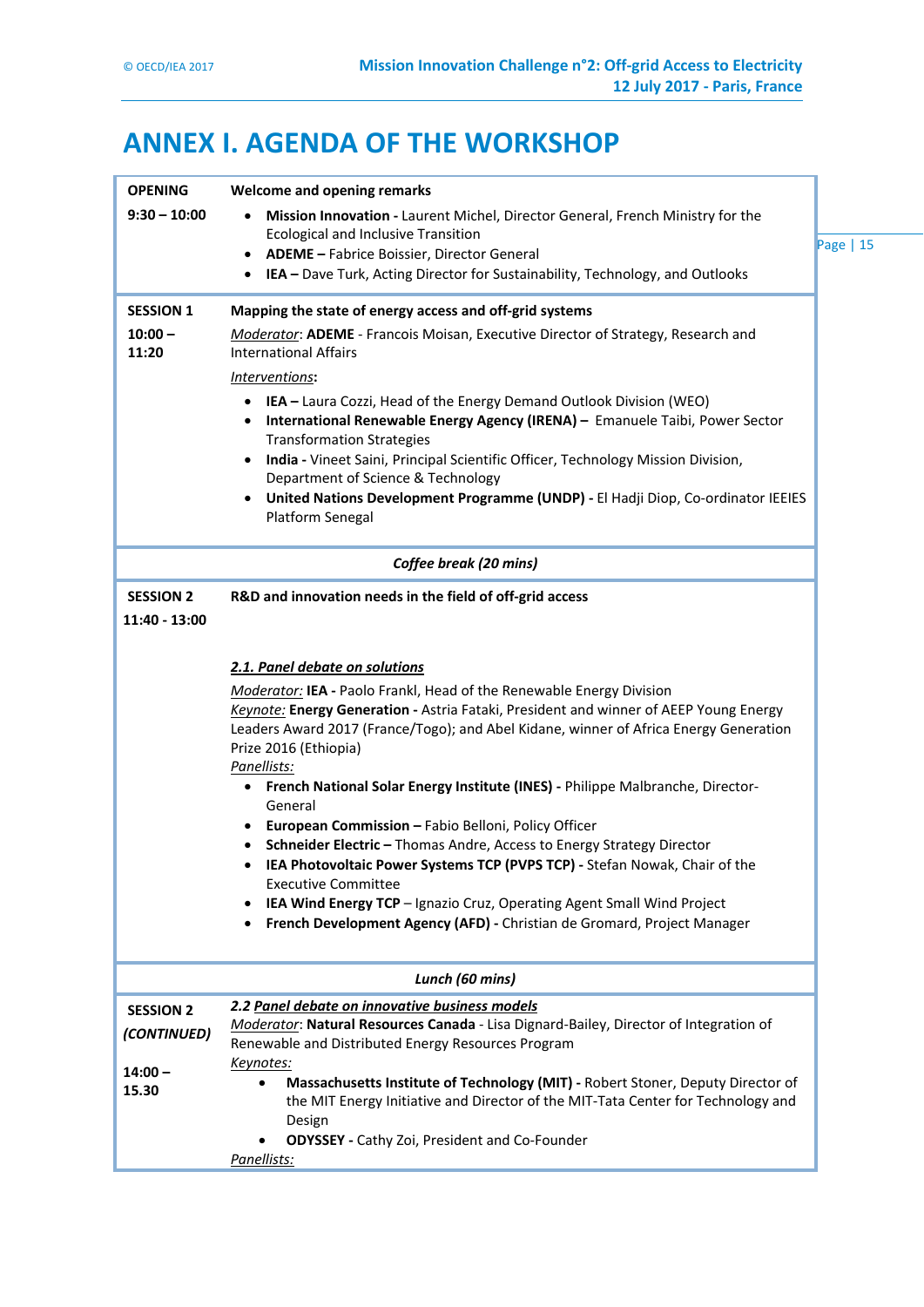|                  | <b>Practical Action - Aaron Leopold, Global Energy Representative</b><br>٠                       |
|------------------|--------------------------------------------------------------------------------------------------|
|                  | Mobisol - Thomas Duveau, Chief Strategy Officer                                                  |
|                  | Electricien sans Frontière (ESF) - Marc Gratton, General Manager                                 |
|                  | M-KOPA - Jon Ridley, Director, M-KOPA Labs<br>$\bullet$                                          |
|                  | Clean Energy Works - Holmes Hummel, Founder                                                      |
|                  |                                                                                                  |
| <b>SESSION 3</b> | Stakeholder engagement                                                                           |
| $15:30 -$        |                                                                                                  |
|                  | Panel Debate: linking partnerships to accelerate technology solutions                            |
| 17.00            | <i>Moderator:</i> Ministry of Foreign Affairs of the Netherlands - Frank van der Vleuten, Senior |
|                  | Renewable Energy Advisor                                                                         |
|                  | Keynote:                                                                                         |
|                  | United Nations Environment Programme (UNEP) - Mark Radka, Head of the<br>$\bullet$               |
|                  | Energy and Climate Branch, Economy Division                                                      |
|                  | Panellists:                                                                                      |
|                  | <b>GOGLA</b> - John Keane, Program Manager<br>$\bullet$                                          |
|                  | RES4AFRICA - Marco Aresti, Program Manager<br>$\bullet$                                          |
|                  | Acumen - Kat Harrison, Associate Director, Impact & Lean Data                                    |
|                  | Power for All - Kristina Skierka, CEO<br>$\bullet$                                               |
| $17:00 - 17:30$  | Closing remarks and wrap up                                                                      |
|                  | <b>ADEME</b> - Francois Moisan, Executive Director of Strategy, Research and<br>$\bullet$        |
|                  | International Affairs                                                                            |
|                  | IEA - Dave Turk, Acting Director for Sustainability, Technology, and Outlooks                    |
|                  |                                                                                                  |
|                  |                                                                                                  |

Workshop presentations are available at:

Page | 16

http://www.iea.org/workshops/identifying-technology-innovation-needs-and-opportunitiesunder-mission-innovati.html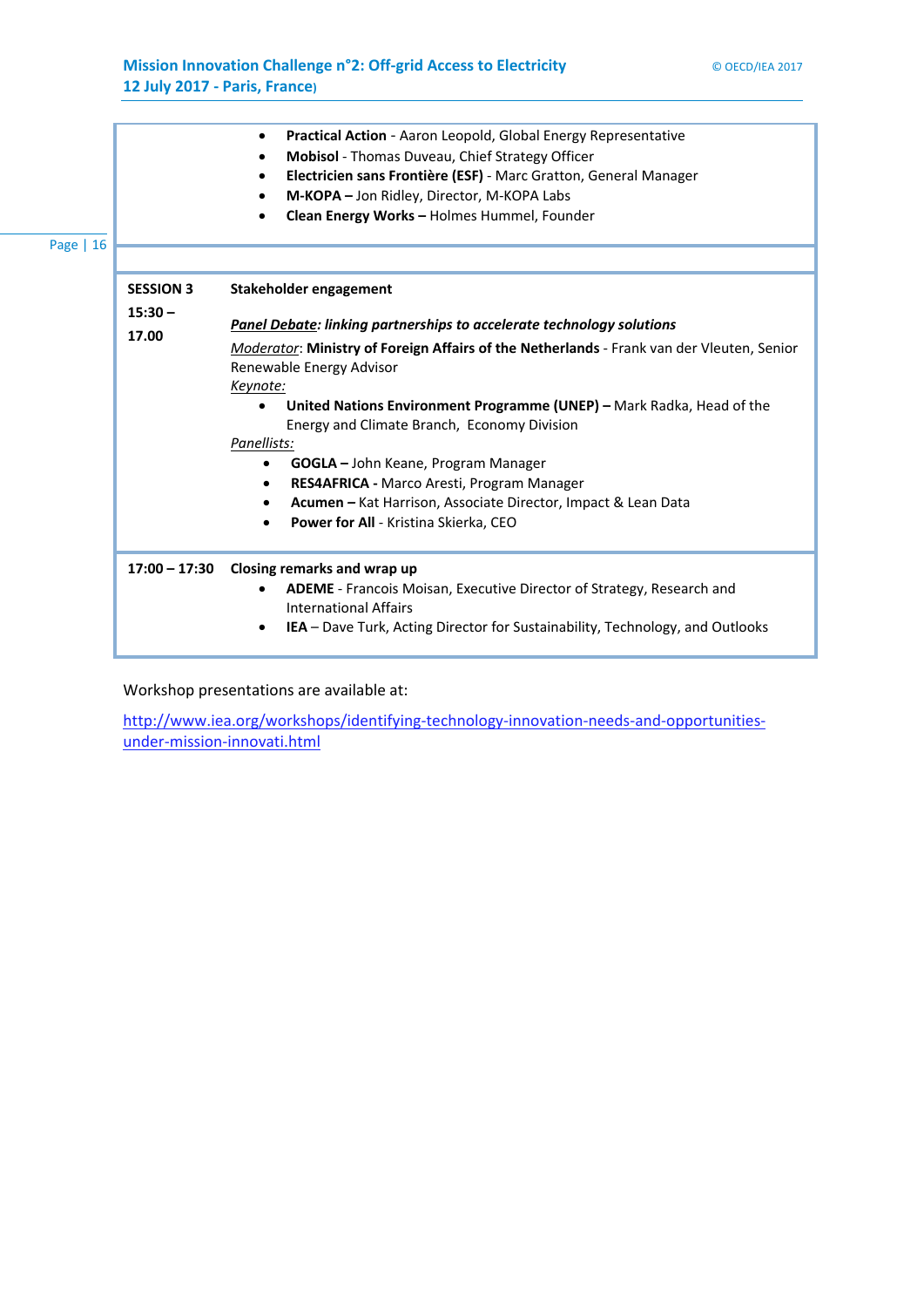# **ANNEX II. LIST OF PARTICIPANTS**

| LIST OF PARTICIPANTS by organisation / country (alphabetical order in English) |  |  |  |
|--------------------------------------------------------------------------------|--|--|--|
|--------------------------------------------------------------------------------|--|--|--|

| <b>Name</b>                             | <b>Position</b>                                                                | <b>Organisation / Country</b>                                                                                 |           |
|-----------------------------------------|--------------------------------------------------------------------------------|---------------------------------------------------------------------------------------------------------------|-----------|
| <b>Kat HARRISON</b>                     | Associate Director of Impact & Lean<br>Data                                    | Acumen Fund                                                                                                   | Page   17 |
| <b>Willy FAUVEL</b>                     | Manager                                                                        | Aemi                                                                                                          |           |
| <b>Kevin Chika URAMA</b>                | Senior Policy Advisor                                                          | African Development Bank<br>(AfDB)                                                                            |           |
| <b>Elena BARBIZET</b>                   | CEO                                                                            | <b>Atoll Energy</b>                                                                                           |           |
| <b>Hendrik ZECHNER</b>                  | Counsellor for Energy, Trade, Industry<br>and Science                          | Austria - Permanent<br>Representation to the<br><b>OECD</b>                                                   |           |
| <b>Alexandre HULIN</b>                  | Senio Manager                                                                  | <b>Bertin Technologies</b>                                                                                    |           |
| <b>Antonia ORSONI</b>                   | <b>Off-Grid Solution Manager</b>                                               | <b>Blue Solutions</b>                                                                                         |           |
| <b>Lisa DIGNARD-BAILEY</b>              | Director, Integration of Renewable and<br>Distributed Energy Resources Program | Canada - Natural Resources<br>Canada (NRC)                                                                    |           |
| <b>Alessandro CASOLI</b>                | <b>Strategy Manager</b>                                                        | <b>Carbon Trust</b>                                                                                           |           |
| <b>Rodolfo LOBATO</b>                   | Policy Research and Advice                                                     | <b>Clean Energy Ministerial</b><br>(CEM) Secretariat                                                          |           |
| Sarbojit PAL                            | Policy Research and Advice                                                     | <b>Clean Energy Ministerial</b><br>(CEM) Secretariat                                                          |           |
| <b>Holmes HUMMEL</b>                    | Founder                                                                        | <b>Clean Energy Works</b>                                                                                     |           |
| <b>Andres GONZALEZ</b>                  | Researcher                                                                     | <b>Comillas Pontifical</b><br>University of Madrid,<br>Institute for Research in<br>Technology (IIT/Comillas) |           |
| <b>Toby COUTURE</b>                     | Founder & Director                                                             | <b>E3 Analytics</b>                                                                                           |           |
| <b>Olivier PETETIN</b>                  | Development Manager                                                            | <b>ECOCINETIC</b>                                                                                             |           |
| <b>Bruno POISSON</b>                    | <b>CEO</b>                                                                     | <b>ECOCINETIC</b>                                                                                             |           |
| Daouda KOULIBALY                        | Project Manager, Off-Grid Department                                           | <b>EDF Énergies Nouvelles</b>                                                                                 |           |
| <b>Marc GRATTON</b>                     | Délégué Général                                                                | Electricien sans Frontière<br>(ESF)                                                                           |           |
| <b>Hervé GOUYET</b>                     | President                                                                      | Electricien sans Frontière<br>(ESF)                                                                           |           |
| <b>Marilyn SMITH</b>                    | <b>Executive Director</b>                                                      | En-Act (The Energy Action<br>Project)                                                                         |           |
| <b>Madeleine POST</b>                   | Manager                                                                        | <b>ENEA CONSULTING</b>                                                                                        |           |
| <b>Richard SCOTNEY</b>                  | Manager                                                                        | <b>ENEA CONSULTING</b>                                                                                        |           |
| <b>Jose Alberto</b><br><b>GARIBALDI</b> | Director General                                                               | Energeia (Mexican NGO)                                                                                        |           |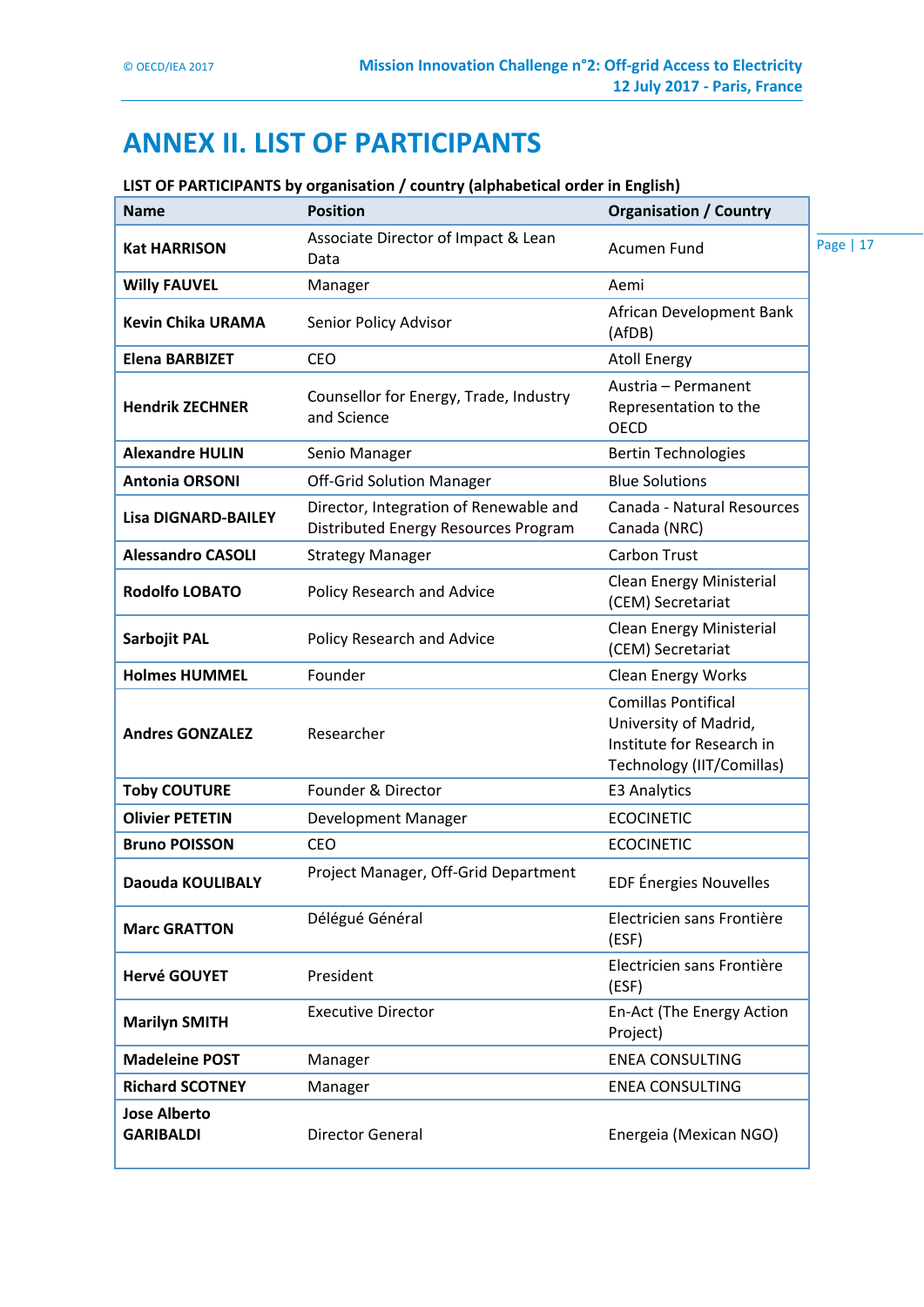|    | <b>Astria FATAKI</b>        | President and founder                                               | <b>Energy Generation</b>                                                                                                      |
|----|-----------------------------|---------------------------------------------------------------------|-------------------------------------------------------------------------------------------------------------------------------|
|    | <b>Abel KIDANE</b>          | Winner of Africa Energy Generation<br><b>Prize 2016</b>             | <b>Energy Generation</b>                                                                                                      |
|    | <b>Fabio BELLONI</b>        | Administrator                                                       | <b>European Commission</b>                                                                                                    |
| 18 | <b>Gerd SCHONWALDER</b>     | Policy Officer                                                      | <b>European Commission</b>                                                                                                    |
|    | <b>Yves MAIGNE</b>          | Director                                                            | Fondation Énergies pour le<br>Monde (FONDEM)                                                                                  |
|    | <b>Laurent MICHEL</b>       | <b>Director General</b>                                             | France - Ministry for the<br><b>Ecological and Inclusive</b><br>Transition, Directorate-<br>general for Energy and<br>Climate |
|    | <b>Cédric THOMA</b>         | Chargé de Mission                                                   | France - Ministry for the<br><b>Ecological and Inclusive</b><br>Transition, Directorate-<br>general for Energy and<br>Climate |
|    | Nastassja HOFFET            | Climate & Energy                                                    | France - Ministry of Foreign<br>Affairs and International<br>Development                                                      |
|    | <b>Guy-Cédric WERLINGS</b>  | National Focal Point for the<br><b>International Solar Alliance</b> | France - Ministry of Foreign<br>Affairs and International<br>Development                                                      |
|    | <b>Christian DE GROMARD</b> | Référent énergie                                                    | French Development<br>Agency (AFD)                                                                                            |
|    | <b>Nicolas GUICHARD</b>     | Responsable adjoint Division Energie                                | French Development<br>Agency (AFD)                                                                                            |
|    | <b>Jacques BARBERYE</b>     | Chargé de mission international                                     | French Environment and<br><b>Energy Management</b><br>Agency (ADEME)                                                          |
|    | <b>Fabrice BOISSIER</b>     | <b>Director General</b>                                             | French Environment and<br><b>Energy Management</b><br>Agency (ADEME)                                                          |
|    | <b>Laurent CAILLIEREZ</b>   | Coordinator                                                         | French Environment and<br><b>Energy Management</b><br>Agency (ADEME)                                                          |
|    | <b>Dominique CAMPANA</b>    | Directrice de l'Action Internationale                               | French Environment and<br><b>Energy Management</b><br>Agency (ADEME)                                                          |
|    | <b>François GRÉAUME</b>     | Chef du service coordination<br>géographique inernationale          | French Environment and<br><b>Energy Management</b><br>Agency (ADEME)                                                          |
|    | <b>Philippe MASSET</b>      | Head of Unit                                                        | French Environment and<br><b>Energy Management</b><br>Agency (ADEME)                                                          |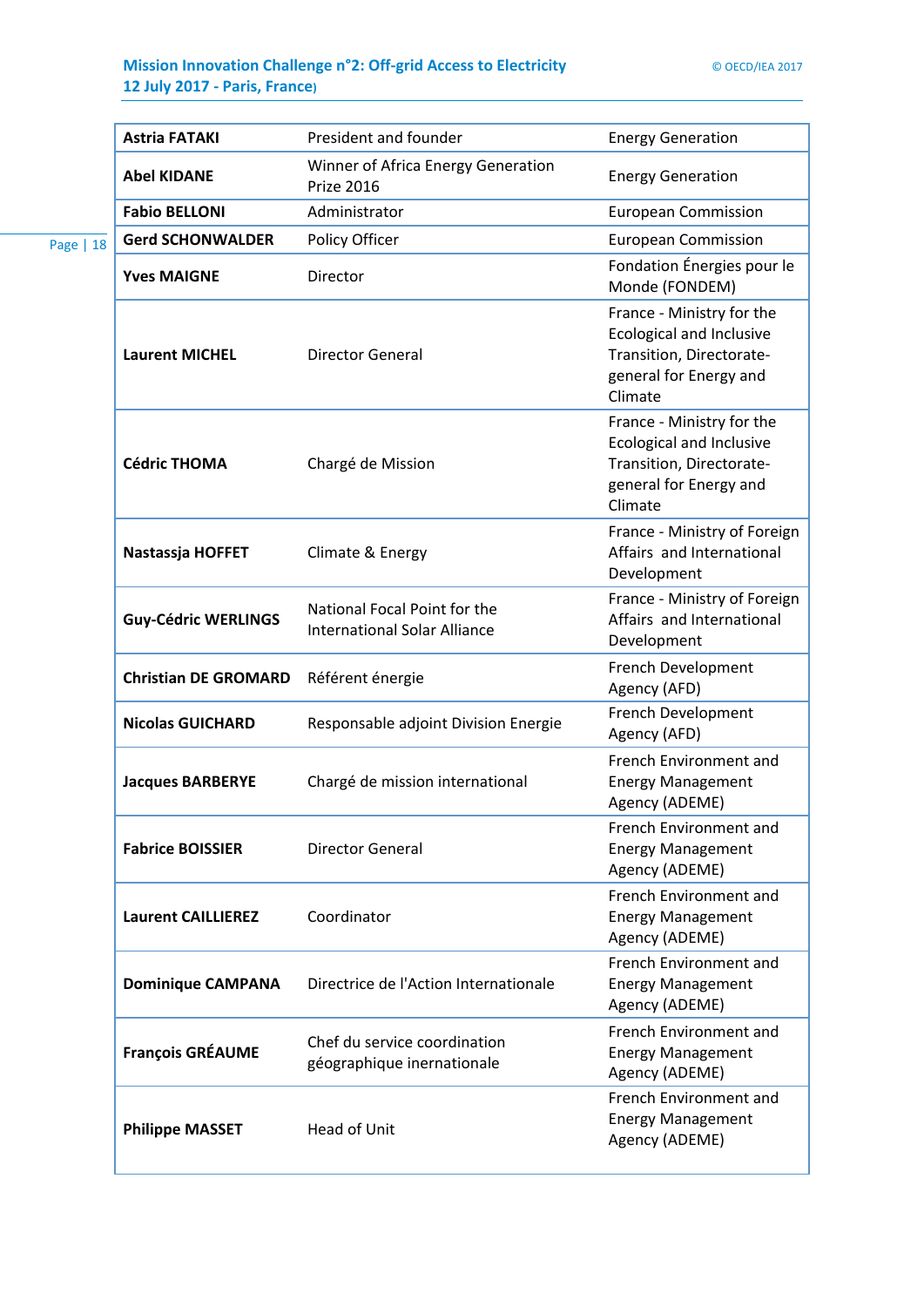| <b>François MOISAN</b>                   | <b>Executive and Scientific Director</b>                                          | French Environment and<br><b>Energy Management</b><br>Agency (ADEME) |
|------------------------------------------|-----------------------------------------------------------------------------------|----------------------------------------------------------------------|
| <b>Hervé PERNIN</b>                      | Chagé de mission innnovation                                                      | French Environment and<br><b>Energy Management</b><br>Agency (ADEME) |
| <b>Hélène SABATHIÉ-</b><br><b>AKONOR</b> | Chargée de Mission Afrique Sub-<br>saharienne / Océan Indien / Amérique<br>Latine | French Environment and<br><b>Energy Management</b><br>Agency (ADEME) |
| <b>Solenn ANQUETIN</b>                   | <b>International Project Manager</b>                                              | <b>French National Solar</b><br>Energy Institute (INES)              |
| <b>Philippe MALBRANCHE</b>               | Director-General                                                                  | <b>French National Solar</b><br>Energy Institute (INES)              |
| <b>Sven REUTZEL</b>                      | Counsellor Energy, Trade and<br>Environment                                       | Germany -<br>Permanent Representative<br>to the OECD                 |
| <b>John KEANE</b>                        | Program Manager                                                                   | <b>GOGLA</b>                                                         |
| <b>Minh Cuong LE QUAN</b>                | Program Officer - Energy                                                          | <b>GRET</b>                                                          |
| <b>Mathieu LE GAGNEUX</b>                | Référent Filière - Pôle Énergie                                                   | ID                                                                   |
| <b>Stefan NOWAK</b>                      | Chair of the Executive Committee                                                  | <b>IEA Photovoltaic Power</b><br>Systems TCP (PVPS TCP)              |
| <b>Ignacio CRUZ</b>                      | <b>Operating Agent Small Wind Project</b>                                         | IEA Wind Energy TCP                                                  |
| <b>Vineet SAINI</b>                      | <b>Principal Scientific Officer</b>                                               | India - Department of<br>Science & Technology                        |
| <b>Patrick COUSINS</b>                   | CEO and Co-Founder                                                                | Infinite Fingers GmbH                                                |
| <b>Simon BENNETT</b>                     | <b>Energy Technology Analyst</b>                                                  | <b>International Energy</b><br>Agency (IEA)                          |
| Laura COZZI                              | Head of Energy Demand Outlook<br>Division                                         | <b>International Energy</b><br>Agency (IEA)                          |
| <b>Hannah DALY</b>                       | <b>Energy Modeller</b>                                                            | <b>International Energy</b><br>Agency (IEA)                          |
| <b>Paolo FRANKL</b>                      | Head of Renewable Energy Division                                                 | <b>International Energy</b><br>Agency (IEA)                          |
| <b>Simone LANDOLINA</b>                  | Head of International Partnerships and<br>Initiatives                             | <b>International Energy</b><br>Agency (IEA)                          |
| <b>Sara MOARIF</b>                       | Energy Analyst - Environment and<br>Climate Change                                | <b>International Energy</b><br>Agency (IEA)                          |
| <b>Bruce MURPHY</b>                      | India Programme Manager                                                           | <b>International Energy</b><br>Agency (IEA)                          |
| <b>Alexandra NOWAK</b>                   | Analyst                                                                           | <b>International Energy</b><br>Agency (IEA)                          |
| <b>Cedric PHILIBERT</b>                  | Senior Energy Analyst Renewable Energy<br>Technologies                            | <b>International Energy</b><br>Agency (IEA)                          |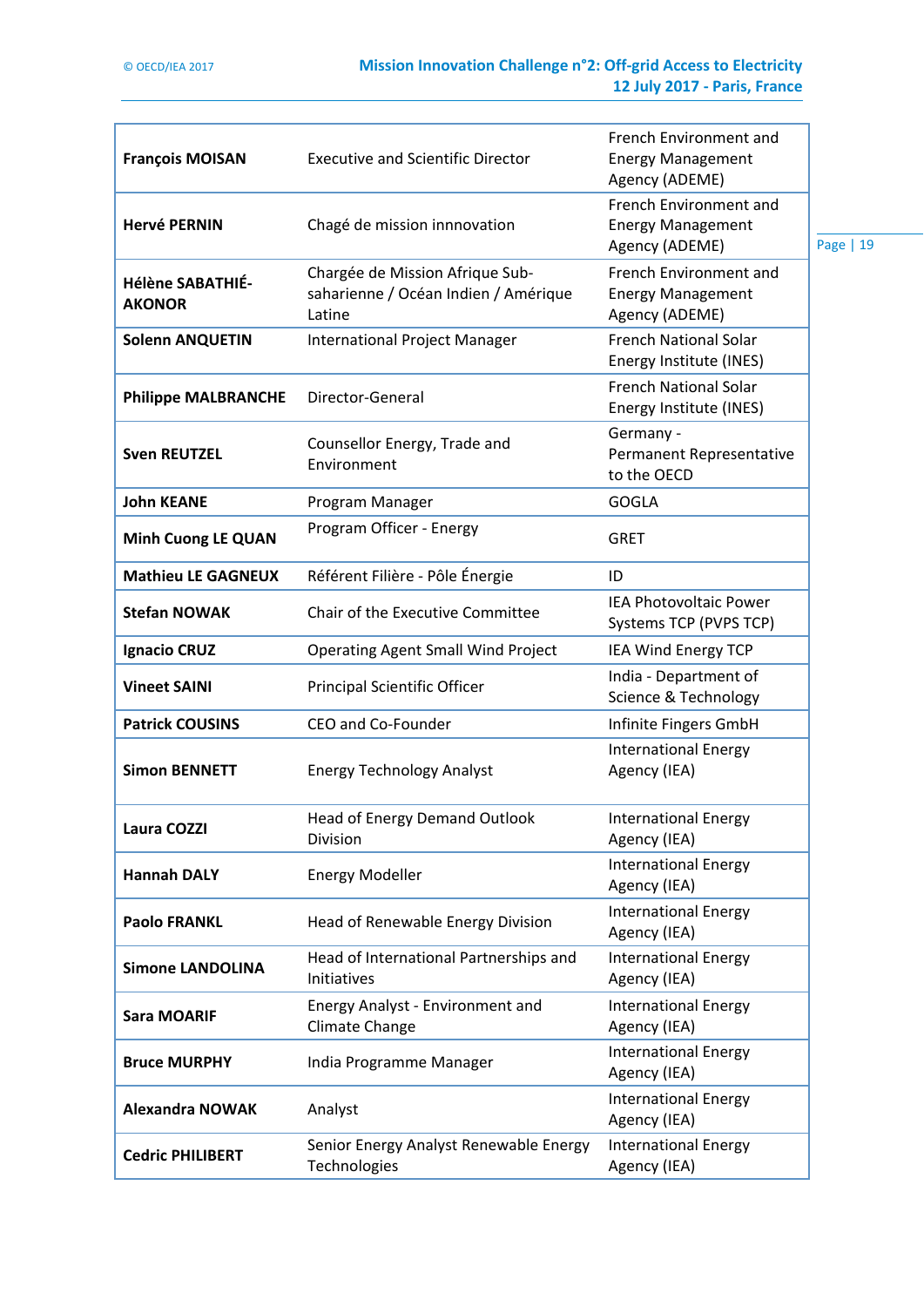#### **Mission Innovation Challenge n°2: Off-grid Access to Electricity <br>
© OECD/IEA 2017 12 July 2017 - Paris, France)**

|           | <b>Carrie POTTINGER</b>                | Programme Manager Technology R&D<br><b>Networks</b>                   | <b>International Energy</b><br>Agency (IEA)              |
|-----------|----------------------------------------|-----------------------------------------------------------------------|----------------------------------------------------------|
|           | <b>Dave TURK</b>                       | Acting Director for Sustainability,<br><b>Technology and Outlooks</b> | <b>International Energy</b><br>Agency (IEA)              |
| Page   20 | <b>Emanuele TAIBI</b>                  | Analyst                                                               | <b>International Renewable</b><br>Energy Agency (IRENA)  |
|           | <b>Cécile MARTIN-PHIPPS</b>            | <b>Special Advisor</b>                                                | <b>International Solar Alliance</b><br>(ISA)             |
|           | <b>Vincenzo ANTONUCCI</b>              | Head of Energy Technology Systems<br>team                             | <b>Italian National Research</b><br>Council (CNR - ITAE) |
|           | <b>Isabelle PALOMBINI</b>              | Scientific Attaché                                                    | Italy - Permanent<br>Delegation to the OECD              |
|           | <b>Ancha VENKATA</b><br><b>RAMAYYA</b> | Chair Holder of Sustainable Energy<br>Engineering                     | Jimma University                                         |
|           | <b>William ADAM</b>                    | Sales Engineer                                                        | Mascara NT                                               |
|           | <b>Robert STONER</b>                   | Director of the MIT-Tata Center for<br><b>Technology and Design</b>   | Massachusetts Institute of<br>Technology (MIT)           |
|           | <b>Jon RIDLEY</b>                      | Director                                                              | M-KOPA                                                   |
|           | <b>Thomas DUVEAU</b>                   | <b>Chief Strategy Officer</b>                                         | Mobisol GmBh                                             |
|           | <b>Paul BERTHOMIEU</b>                 | <b>CEO</b>                                                            | <b>MyJouleBox</b>                                        |
|           | <b>Mitsuhiro YAMAZAKI</b>              | <b>Deputy Director</b>                                                | <b>NEDO Europe</b>                                       |
|           | <b>Frank VAN DER</b><br><b>VLEUTEN</b> | Senior Renewable Energy Advisor                                       | Netherlands - Ministry of<br>Foreign Affairs             |
|           | Cathy ZOI                              | President & Co-Founder                                                | <b>Odyssey Energy Solutions</b>                          |
|           | <b>Peik STENLUND</b>                   | Co-Founder                                                            | Pamoja Cleantech                                         |
|           | <b>Paulo AREOSA FEIO</b>               | Counsellor                                                            | Portugal - Permanent<br>Delegation to the OECD           |
|           | <b>Kristina SKIERKA</b>                | CEO                                                                   | Power for All                                            |
|           | <b>Aaron LEOPOLD</b>                   | Global Energy Representative                                          | <b>Practical Action</b>                                  |
|           | <b>Rana ADIB</b>                       | <b>Research Coordinator</b>                                           | <b>REN-21</b>                                            |
|           | <b>Marco ARESTI</b>                    | Manager                                                               | RES4MED&Africa                                           |
|           | Ana ROZVAR                             | <b>International Relations Advisor</b>                                | RES4MED&Africa                                           |
|           | <b>Thomas ANDRÉ</b>                    | Access to Energy Strategy Director                                    | Schneider Electric                                       |
|           | <b>Cyril CARABOT</b>                   | Secretary General / Responsible for<br><b>International Relations</b> | Syndicat des Energies<br>Renouvelables                   |
|           | <b>Daniele BESSIS</b>                  | Senior Advisor                                                        | Talan                                                    |
|           | <b>Maxence BOCQUEL</b>                 | Consultant                                                            | <b>Think Smart Grids</b>                                 |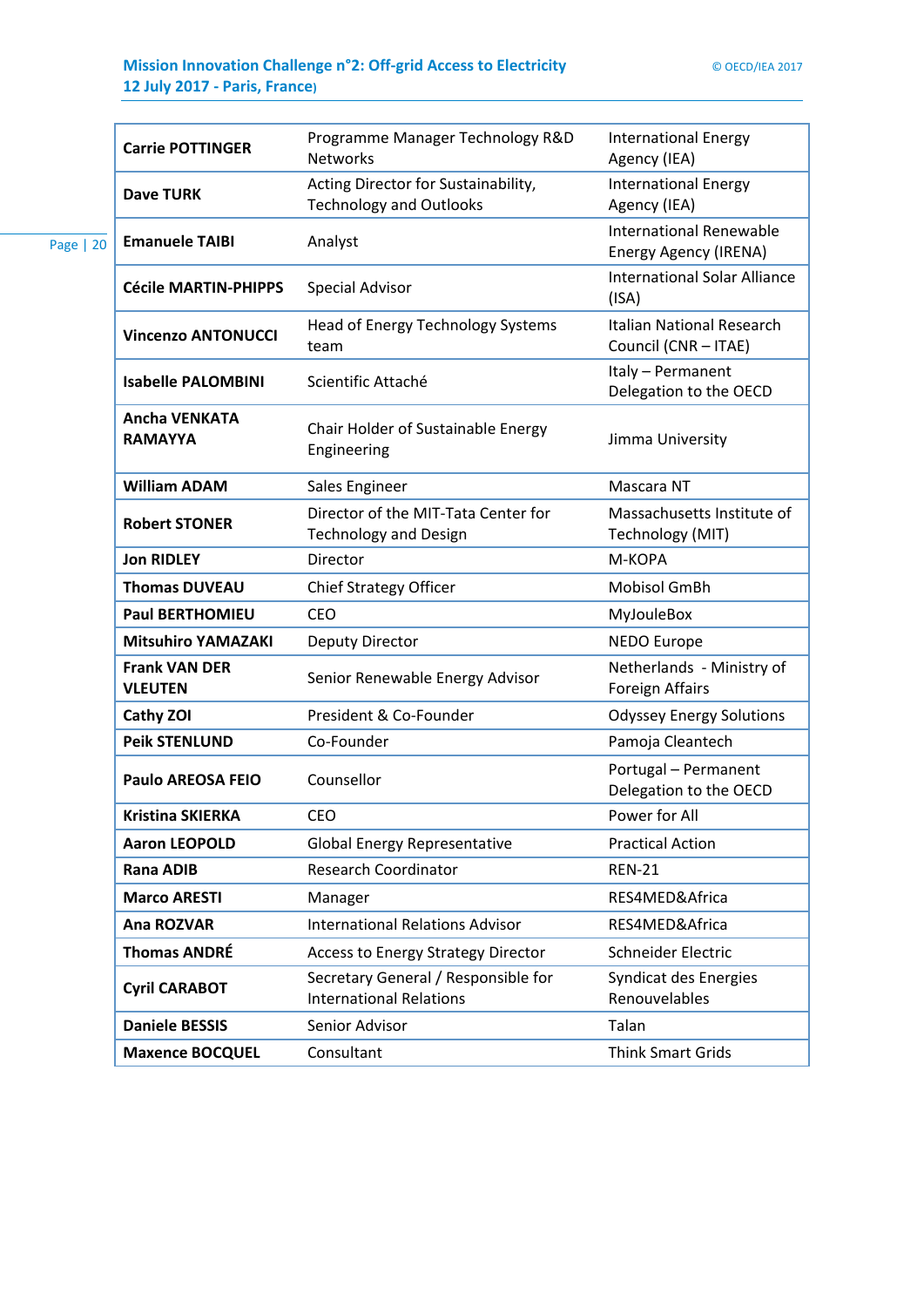| <b>Florent GIORGI</b>                 | Responsible for Sourcing Access to<br>Energy            | <b>TOTAL</b>                                                                             |     |
|---------------------------------------|---------------------------------------------------------|------------------------------------------------------------------------------------------|-----|
| <b>Jennie DODSON</b>                  | International Energy Innovation Advisor                 | United Kingdom -<br>Department for Business,<br>Energy and Industrial<br>Strategy (BEIS) | Pag |
| El Hadji DIOP                         | Director                                                | <b>United Nations</b><br>Development Programme<br>(UNDP)                                 |     |
| <b>Mandredi</b><br><b>CALTAGIRONE</b> | Programme Officer - Energy and Climate<br><b>Branch</b> | <b>United Nations</b><br><b>Environment Programme</b><br>(UNEP)                          |     |
| <b>Mark RADKA</b>                     | Director                                                | <b>United Nations</b><br><b>Environment Programme</b><br>(UNEP)                          |     |
| <b>Marissa FERGUSON</b>               | <b>DOE Assistant</b>                                    | United States - Permanent<br>Delegation to the OECD                                      |     |
| <b>Blair PASALIC</b>                  | Senior Analyst                                          | United States - Permanent<br>Delegation to the OECD                                      |     |
| <b>Arnaud MILLIEN</b>                 | <b>PhD Candidate</b>                                    | University of Paris I                                                                    |     |
|                                       |                                                         |                                                                                          |     |

ge | 21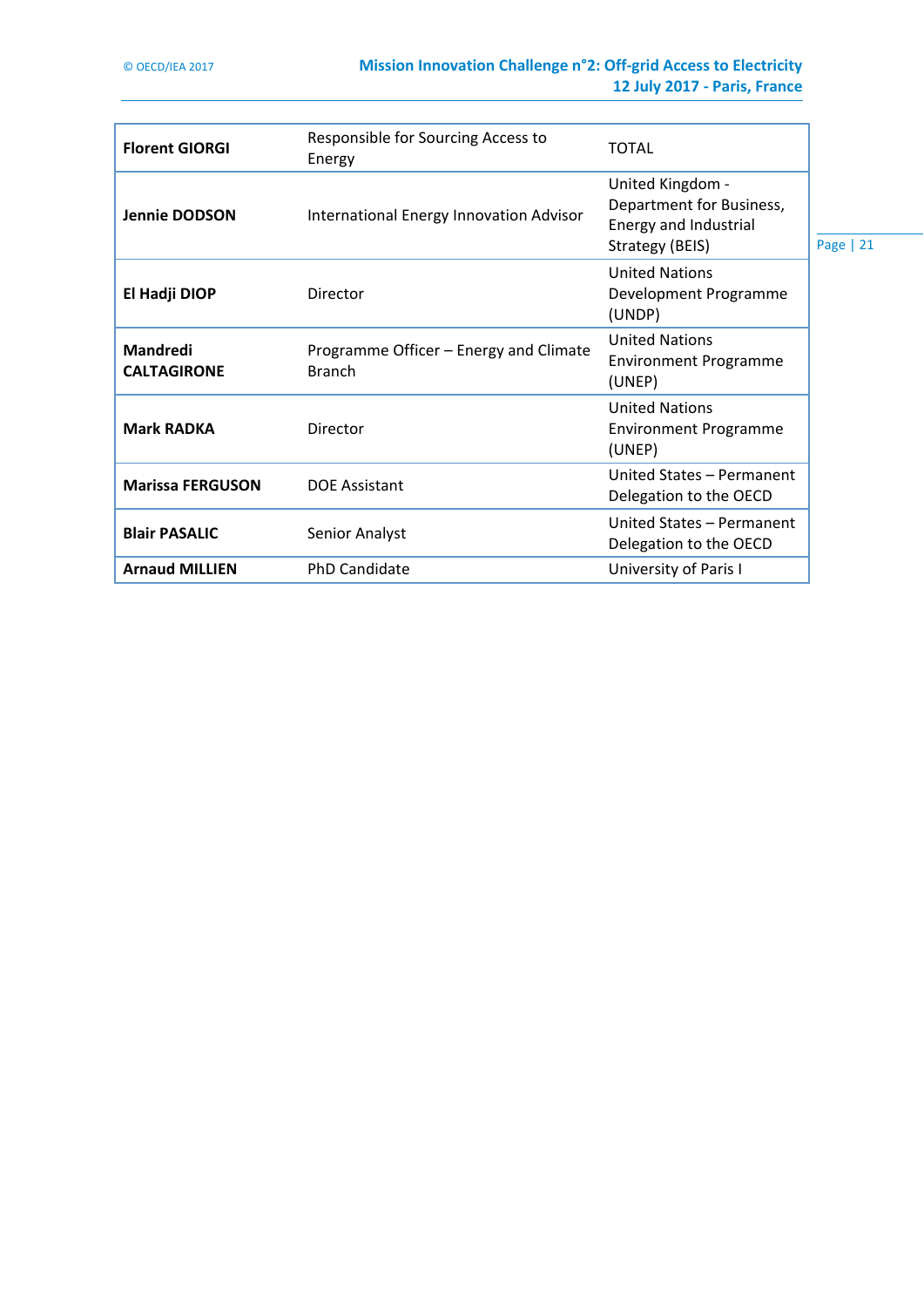# **Acronyms, abbreviations and units of measure**

## **Acronyms and abbreviations**

| Page   22                                                 | ADEME           | French Environment and Energy Management Agency                  |  |
|-----------------------------------------------------------|-----------------|------------------------------------------------------------------|--|
| Africa-European Union Energy Partnership<br>AEEP          |                 |                                                                  |  |
| African, Caribbean and Pacific - European Union<br>ACP-EU |                 |                                                                  |  |
|                                                           | C3E TCP         | Technology Collaboration Programme on Clean Energy Education and |  |
|                                                           |                 | Empowerment                                                      |  |
|                                                           | <b>DEMEX</b>    | Dialogues for the Future of Energy, Mexico                       |  |
|                                                           | <b>ESMAP</b>    | Energy Sector Management Assistance Program                      |  |
|                                                           | <b>GEEREF</b>   | Global Energy Efficiency and Renewable Energy Fund               |  |
|                                                           | <b>GTF</b>      | <b>Global Tracking Framework</b>                                 |  |
|                                                           | <b>IBE</b>      | Inclusive business ecosystem                                     |  |
|                                                           | (ICT)           | Information and communication technologies                       |  |
|                                                           | IEA             | <b>International Energy Agency</b>                               |  |
|                                                           | <b>IOREC</b>    | International Off-Grid Renewable Energy Conference               |  |
|                                                           | <b>IRENA</b>    | International Renewable Energy Agency                            |  |
|                                                           | MI              | <b>Mission Innovation</b>                                        |  |
|                                                           | <b>MIT</b>      | Massachusetts Institute of Technology                            |  |
|                                                           | <b>MTF</b>      | <b>Multi-tier Framework</b>                                      |  |
|                                                           | <b>NGO</b>      | Non-Governmental Organization                                    |  |
|                                                           | <b>PAYGO</b>    | Pay-As-You-GO                                                    |  |
|                                                           | <b>PAYS</b>     | Pay As You Save                                                  |  |
|                                                           | <b>PVPS TCP</b> | Photovoltaic Power Systems TCP                                   |  |
|                                                           | R&D             | <b>Research and Development</b>                                  |  |
|                                                           | REM             | <b>Reference Electrification Model</b>                           |  |
|                                                           | <b>SDG</b>      | Sustainable Development Goals                                    |  |
|                                                           | SE4All          | Sustainable Energy for All                                       |  |
|                                                           | <b>TCP</b>      | <b>Technology Collaboration Programme</b>                        |  |
|                                                           | <b>UN</b>       | <b>United Nations</b>                                            |  |
|                                                           | <b>UNDP</b>     | United Nations Development Programme                             |  |
|                                                           | <b>UNEP</b>     | United Nations Environment Programme                             |  |
|                                                           | <b>WEO</b>      | World Energy Outlook                                             |  |
|                                                           | <b>WEF</b>      | World Economic Forum                                             |  |

#### **Units of measure**

kWh kilowatt hour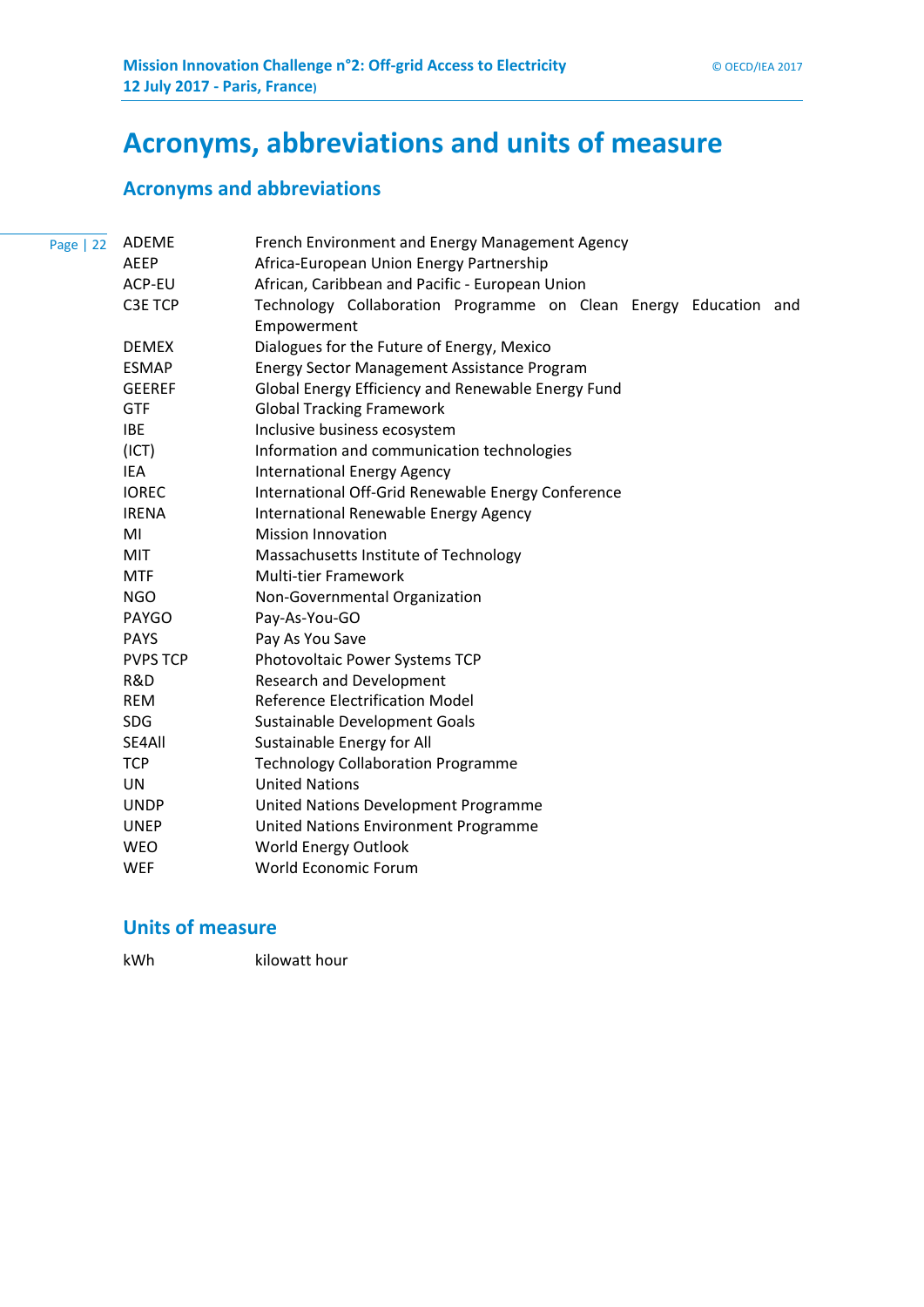